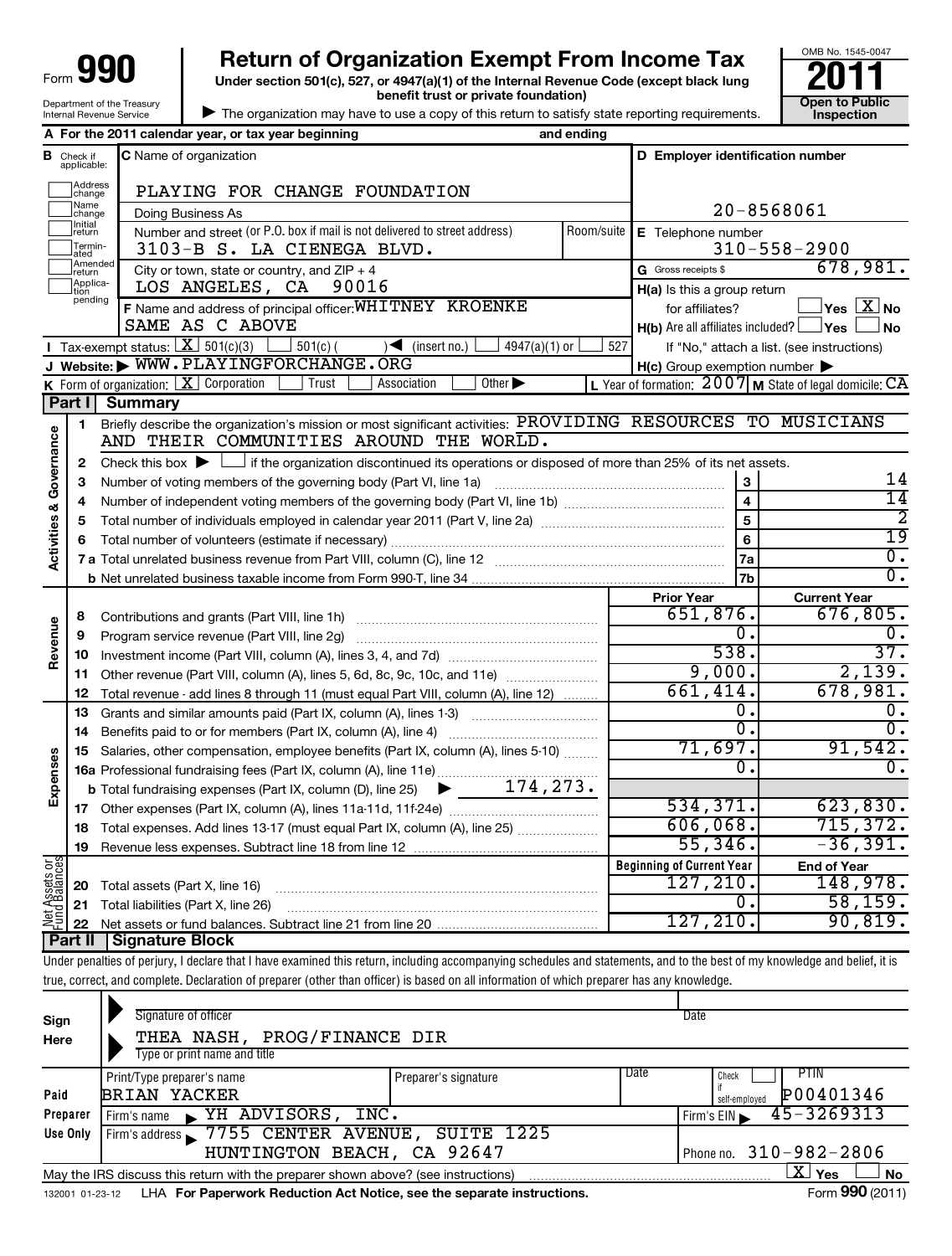|                          | PLAYING FOR CHANGE FOUNDATION<br>Form 990 (2011)<br>Part III   Statement of Program Service Accomplishments                                                                                                                          | 20-8568061<br>Page 2                           |
|--------------------------|--------------------------------------------------------------------------------------------------------------------------------------------------------------------------------------------------------------------------------------|------------------------------------------------|
|                          |                                                                                                                                                                                                                                      |                                                |
| 1                        | Briefly describe the organization's mission:                                                                                                                                                                                         |                                                |
|                          | DEDICATED TO CONNECTING THE WORLD THROUGH MUSIC BY PROVIDING RESOURCES                                                                                                                                                               |                                                |
|                          | TO MUSICIANS AND THEIR COMMUNITIES AROUND THE WORLD.                                                                                                                                                                                 |                                                |
|                          |                                                                                                                                                                                                                                      |                                                |
|                          |                                                                                                                                                                                                                                      |                                                |
| $\mathbf{2}$             | Did the organization undertake any significant program services during the year which were not listed on<br>the prior Form 990 or 990-EZ?                                                                                            | $\sqrt{\mathsf{Yes}\ \mathsf{X}}$ No           |
|                          | If "Yes," describe these new services on Schedule O.                                                                                                                                                                                 |                                                |
| 3                        | Did the organization cease conducting, or make significant changes in how it conducts, any program services?                                                                                                                         | $\gamma_{\mathsf{es}}$ $\boxed{\mathrm{X}}$ No |
|                          | If "Yes," describe these changes on Schedule O.                                                                                                                                                                                      |                                                |
| 4                        | Describe the organization's program service accomplishments for each of its three largest program services, as measured by expenses.                                                                                                 |                                                |
|                          | Section 501(c)(3) and 501(c)(4) organizations and section 4947(a)(1) trusts are required to report the amount of grants and allocations to                                                                                           |                                                |
|                          | others, the total expenses, and revenue, if any, for each program service reported.                                                                                                                                                  |                                                |
| 4a                       | $\overline{299}$ , 157.<br>including grants of \$<br>(Code:<br>(Expenses \$                                                                                                                                                          | (Revenue \$                                    |
|                          | THE FOUNDATION HAS CREATED A NUMBER OF MUSIC SCHOOLS AND COORDINATING                                                                                                                                                                |                                                |
|                          | MUSIC PROGRAMS IN AFRICA AND NEPAL.<br>MANY OF THE SCHOOLS OFFER                                                                                                                                                                     |                                                |
|                          | DORMITORY LIVING CONDITIONS FOR THE MOST UNDERPRIVILEGED KIDS AS WELL                                                                                                                                                                |                                                |
|                          | AS MUSIC CLASSES IN DISEASE AND POVERTY RIDDEN COMMUNITIES.                                                                                                                                                                          | THROUGH                                        |
|                          | THESE MUSIC SCHOOLS, THE COMMUNITIES ARE SUPPORTED BY PROVIDING STAPLE                                                                                                                                                               |                                                |
|                          | PRODUCTS AND MUSICAL INSTRUMENTS.<br>ONE OF THE LOCATIONS IS AN ORPHANAGE                                                                                                                                                            |                                                |
|                          | THAT PROVIDES SHELTER, MEDICAL CARE, AND EDUCATIONAL OPPORTUNITIES FOR                                                                                                                                                               |                                                |
|                          | OVER 100 CHILDREN.<br>THE FOUNDATION IS CURRENTLY DEVELOPING A MUSICAL                                                                                                                                                               |                                                |
|                          | INSTRUMENT WORKSHOP DESTINED TO HELP SUSTAIN THE MUSIC SCHOOL                                                                                                                                                                        |                                                |
|                          | FINANCIALLY AND CREATE JOB OPPORTUNITIES IN THE NEARBY VILLAGE.                                                                                                                                                                      |                                                |
|                          |                                                                                                                                                                                                                                      |                                                |
| 4b                       | 65,813.<br>including grants of \$<br>(Code:<br>(Expenses \$<br>) (Revenue \$                                                                                                                                                         |                                                |
|                          | PLAYING FOR CHANGE DAY IS A CREATIVE DAY OF ACTION THAT USES THE                                                                                                                                                                     |                                                |
|                          | UNIVERSAL POWER OF MUSIC TO CREATE POSITIVE SOCIAL CHANGE. MUSICIANS                                                                                                                                                                 |                                                |
|                          | FROM ALL OVER THE WORLD PERFORM ON STAGES, STREET CORNERS,                                                                                                                                                                           | SCHOOLS,                                       |
|                          | YOGA STUDIOS, AND CAFES TO BRING MUSIC INTO THE LIVES OF YOUNG PEOPLE.                                                                                                                                                               |                                                |
|                          | IN RESPONSE TO THE ENTHUSIASM OF THOSE INSPIRED BY 'SONGS AROUND THE                                                                                                                                                                 |                                                |
|                          | WORLD' AND THE MISSION OF THE PLAYING FOR CHANGE FOUNDATION, PFC DAY                                                                                                                                                                 |                                                |
|                          | WAS BORN SO THAT EVERYONE COULD GET INVOLVED AND BECOME A PART OF OUR                                                                                                                                                                |                                                |
|                          | GLOBAL COMMUNITY. ALIGNS WITH OUR OVERARCHING ORGANIZATIONAL MISSION OF                                                                                                                                                              |                                                |
|                          | CREATING POSITIVE CHANGE THROUGH MUSIC AND ARTS EDUCATION. OUR DIRECT                                                                                                                                                                |                                                |
|                          | PROGRAMS ALSO PARTICIPATE IN PFC DAY AND THE PERFORMING THEY DO IN                                                                                                                                                                   |                                                |
|                          | FRONT OF A GROUP, COLLECTIVELY AND ON STAGE IS PART OF THEIR                                                                                                                                                                         |                                                |
|                          | PROGRAMMATIC GROWTH AND CURRICULUM GOALS. PFC DAY ALSO BRINGS AWARENESS                                                                                                                                                              |                                                |
| 4с                       | (Code: <u>same )</u> (Expenses \$ contained a set of the code of the code of the code of the code of the code of the code of the code of the code of the code of the code of the code of the code of the code of the code of the cod |                                                |
|                          |                                                                                                                                                                                                                                      |                                                |
|                          |                                                                                                                                                                                                                                      |                                                |
|                          |                                                                                                                                                                                                                                      |                                                |
|                          |                                                                                                                                                                                                                                      |                                                |
|                          |                                                                                                                                                                                                                                      |                                                |
|                          |                                                                                                                                                                                                                                      |                                                |
|                          |                                                                                                                                                                                                                                      |                                                |
|                          |                                                                                                                                                                                                                                      |                                                |
|                          |                                                                                                                                                                                                                                      |                                                |
|                          |                                                                                                                                                                                                                                      |                                                |
|                          | 4d Other program services (Describe in Schedule O.)                                                                                                                                                                                  |                                                |
|                          | (Expenses \$<br>including grants of \$<br>) (Revenue \$<br>364,970.                                                                                                                                                                  |                                                |
|                          | 4e Total program service expenses                                                                                                                                                                                                    |                                                |
|                          |                                                                                                                                                                                                                                      | Form 990 (2011)                                |
| 132002<br>$02 - 09 - 12$ | SEE SCHEDULE O FOR CONTINUATION(S)<br>$\overline{a}$                                                                                                                                                                                 |                                                |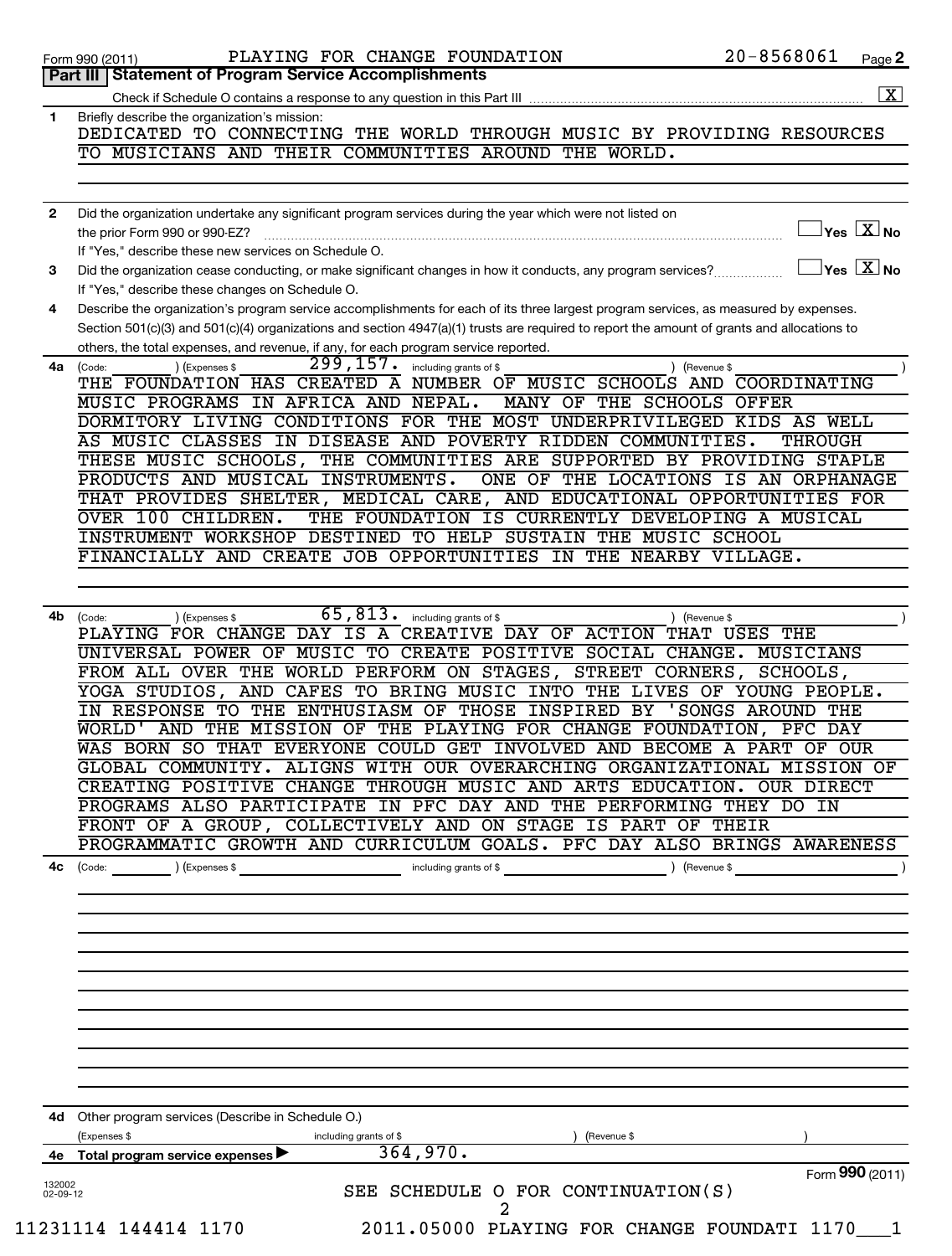**1**

**2**

11231114 144414 1170 2011.05000 PLAYING FOR CHANGE FOUNDATI 1170\_\_\_1 3

| 5   | Is the organization a section $501(c)(4)$ , $501(c)(5)$ , or $501(c)(6)$ organization that receives membership dues, assessments, or<br>similar amounts as defined in Revenue Procedure 98-19? If "Yes," complete Schedule C, Part III | 5               |   | х                     |
|-----|----------------------------------------------------------------------------------------------------------------------------------------------------------------------------------------------------------------------------------------|-----------------|---|-----------------------|
| 6   | Did the organization maintain any donor advised funds or any similar funds or accounts for which donors have the right to                                                                                                              |                 |   |                       |
|     | provide advice on the distribution or investment of amounts in such funds or accounts? If "Yes," complete Schedule D, Part I                                                                                                           | 6               |   | х                     |
| 7   | Did the organization receive or hold a conservation easement, including easements to preserve open space,                                                                                                                              |                 |   |                       |
|     | the environment, historic land areas, or historic structures? If "Yes," complete Schedule D, Part II                                                                                                                                   | $\overline{7}$  |   | х                     |
| 8   | Did the organization maintain collections of works of art, historical treasures, or other similar assets? If "Yes," complete<br>Schedule D, Part III                                                                                   | 8               |   | х                     |
| 9   | Did the organization report an amount in Part X, line 21; serve as a custodian for amounts not listed in Part X; or provide                                                                                                            |                 |   |                       |
|     | credit counseling, debt management, credit repair, or debt negotiation services? If "Yes," complete Schedule D, Part IV                                                                                                                | 9               |   | х                     |
| 10  | Did the organization, directly or through a related organization, hold assets in temporarily restricted endowments, permanent                                                                                                          | 10              |   | X                     |
| 11  | If the organization's answer to any of the following questions is "Yes," then complete Schedule D, Parts VI, VII, VIII, IX, or X<br>as applicable.                                                                                     |                 |   |                       |
|     | a Did the organization report an amount for land, buildings, and equipment in Part X, line 10? If "Yes," complete Schedule D,                                                                                                          |                 |   |                       |
|     | Part VI                                                                                                                                                                                                                                | 11a             |   | х                     |
| b   | Did the organization report an amount for investments - other securities in Part X, line 12 that is 5% or more of its total                                                                                                            |                 |   |                       |
|     |                                                                                                                                                                                                                                        | 11 <sub>b</sub> |   | х                     |
| с   | Did the organization report an amount for investments - program related in Part X, line 13 that is 5% or more of its total                                                                                                             |                 |   |                       |
|     |                                                                                                                                                                                                                                        | 11c             |   | х                     |
| d   | Did the organization report an amount for other assets in Part X, line 15 that is 5% or more of its total assets reported in                                                                                                           |                 |   |                       |
|     |                                                                                                                                                                                                                                        | <b>11d</b>      |   | х                     |
| е   | Did the organization report an amount for other liabilities in Part X, line 25? If "Yes," complete Schedule D, Part X                                                                                                                  | 11e             |   | х                     |
| f   | Did the organization's separate or consolidated financial statements for the tax year include a footnote that addresses                                                                                                                |                 |   |                       |
|     | the organization's liability for uncertain tax positions under FIN 48 (ASC 740)? If "Yes," complete Schedule D, Part X                                                                                                                 | 11f             |   | X                     |
|     | 12a Did the organization obtain separate, independent audited financial statements for the tax year? If "Yes," complete<br>Schedule D, Parts XI, XII, and XIII                                                                         | 12a             |   | х                     |
|     | <b>b</b> Was the organization included in consolidated, independent audited financial statements for the tax year?                                                                                                                     |                 |   |                       |
|     | If "Yes," and if the organization answered "No" to line 12a, then completing Schedule D, Parts XI, XII, and XIII is optional                                                                                                           | <b>12b</b>      |   | х                     |
| 13  | Is the organization a school described in section $170(b)(1)(A)(ii)?$ If "Yes," complete Schedule E                                                                                                                                    | 13              |   | $\overline{\text{X}}$ |
| 14a | Did the organization maintain an office, employees, or agents outside of the United States?                                                                                                                                            | 14a             | x |                       |
| b   | Did the organization have aggregate revenues or expenses of more than \$10,000 from grantmaking, fundraising, business,                                                                                                                |                 |   |                       |
|     | investment, and program service activities outside the United States, or aggregate foreign investments valued at \$100,000                                                                                                             |                 |   |                       |
|     |                                                                                                                                                                                                                                        | 14b             | х |                       |
| 15  | Did the organization report on Part IX, column (A), line 3, more than \$5,000 of grants or assistance to any organization                                                                                                              | 15              |   | х                     |
| 16  | Did the organization report on Part IX, column (A), line 3, more than \$5,000 of aggregate grants or assistance to individuals                                                                                                         |                 |   |                       |
|     | located outside the United States? If "Yes," complete Schedule F, Parts III and IV                                                                                                                                                     | 16              |   | х                     |
| 17  | Did the organization report a total of more than \$15,000 of expenses for professional fundraising services on Part IX,                                                                                                                | 17              |   | x                     |
| 18  | Did the organization report more than \$15,000 total of fundraising event gross income and contributions on Part VIII, lines                                                                                                           |                 |   |                       |
|     |                                                                                                                                                                                                                                        | 18              |   | x                     |
| 19  | Did the organization report more than \$15,000 of gross income from gaming activities on Part VIII, line 9a? If "Yes,"                                                                                                                 | 19              |   | X                     |
| 20a |                                                                                                                                                                                                                                        | 20a             |   | $\overline{\text{X}}$ |

**b** If "Yes" to line 20a, did the organization attach a copy of its audited financial statements to this return?

#### **4** Section 501(c)(3) organizations. Did the organization engage in lobbying activities, or have a section 501(h) election in effect *If "Yes," complete Schedule C, Part I* public office? ~~~~~~~~~~~~~~~~~~~~~~~~~~~~~~~~~~~~ *If "Yes," complete Schedule C, Part II* during the tax year? ~~~~~~~~~~~~~~~~~~~~~~~~~~~~~~~~~

| during the tax year : " Too, complete concadio of I art !!"                                                                 |
|-----------------------------------------------------------------------------------------------------------------------------|
| 5 Is the organization a section 501(c)(4), 501(c)(5), or 501(c)(6) organization that receives membership dues, assessments, |
| similar amounts as defined in Revenue Procedure 98-19? If "Yes," complete Schedule C, Part III                              |

**3** Did the organization engage in direct or indirect political campaign activities on behalf of or in opposition to candidates for

*If "Yes," complete Schedule A* ~~~~~~~~~~~~~~~~~~~~~~~~~~~~~~~~~~~~~~~~~~~~~~~ *Schedule B, Schedule of Contributors* Is the organization required to complete ? ~~~~~~~~~~~~~~~~~~~~~~

| Form 990 (2011) | PLAYING FOR CHANGE FOUNDATION |  | 20-8568061 | Page |
|-----------------|-------------------------------|--|------------|------|
|                 |                               |  |            |      |

Is the organization described in section 501(c)(3) or 4947(a)(1) (other than a private foundation)?

**Part IV Checklist of Required Schedules**

**3**

Form (2011) **990**

**20b**

**1 2**

**3**

**4**

**Yes No**

X

X

X  $\overline{\texttt{x}}$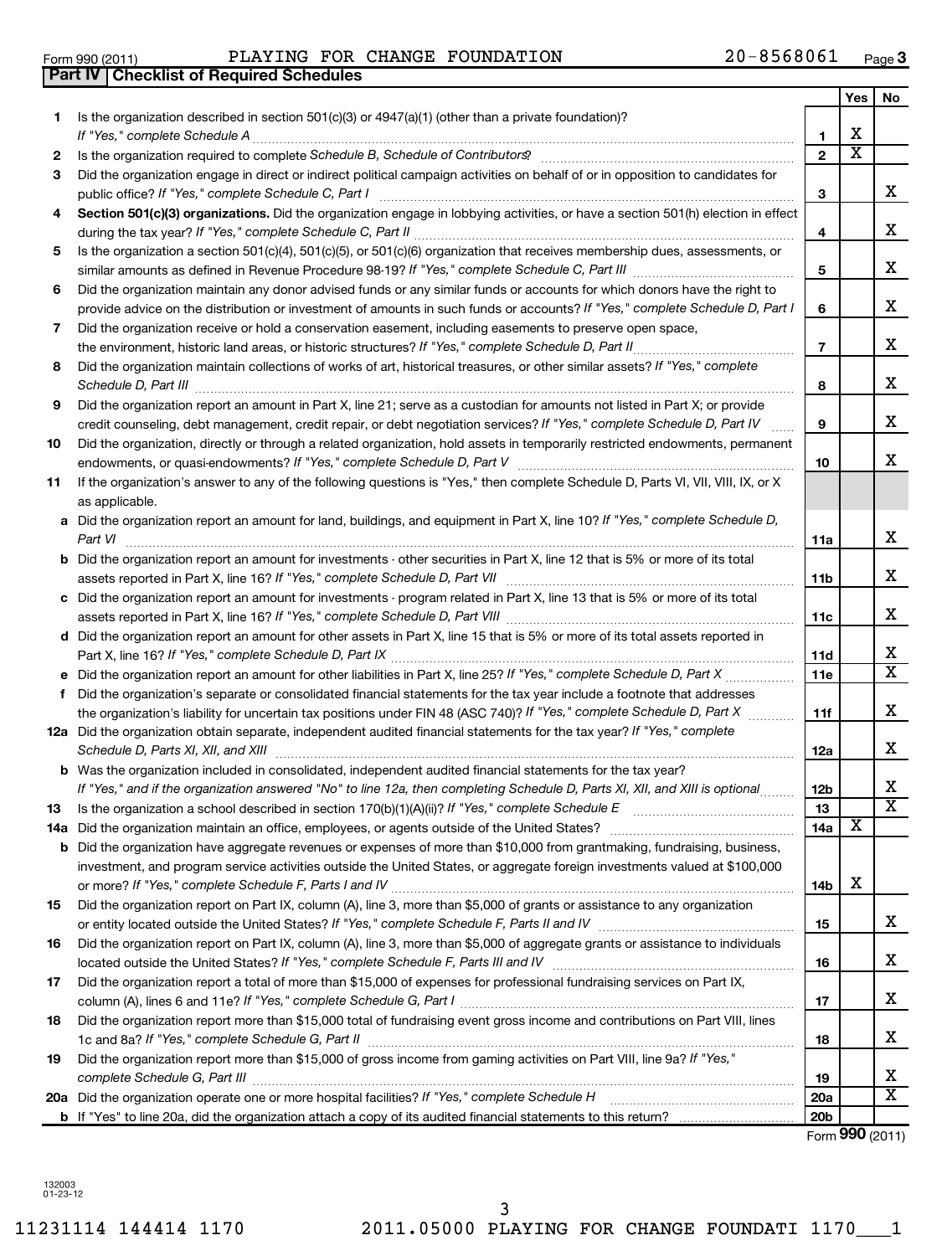Form 990 (2011)  $\qquad \qquad$  PLAYING FOR CHANGE FOUNDATION  $\qquad \qquad 20-8568061$   $_{\text{Page}}$ 

*(continued)* **Part IV Checklist of Required Schedules**

|     |                                                                                                                                                                                                                             |                 | Yes | No                      |
|-----|-----------------------------------------------------------------------------------------------------------------------------------------------------------------------------------------------------------------------------|-----------------|-----|-------------------------|
| 21  | Did the organization report more than \$5,000 of grants and other assistance to any government or organization in the                                                                                                       |                 |     |                         |
|     | United States on Part IX, column (A), line 1? If "Yes," complete Schedule I, Parts I and II                                                                                                                                 | 21              |     | х                       |
| 22  | Did the organization report more than \$5,000 of grants and other assistance to individuals in the United States on Part IX,<br>column (A), line 2? If "Yes," complete Schedule I, Parts I and III                          | 22              |     | X                       |
| 23  | Did the organization answer "Yes" to Part VII, Section A, line 3, 4, or 5 about compensation of the organization's current                                                                                                  |                 |     |                         |
|     | and former officers, directors, trustees, key employees, and highest compensated employees? If "Yes," complete                                                                                                              |                 |     |                         |
|     | Schedule J                                                                                                                                                                                                                  | 23              |     | x                       |
|     | 24a Did the organization have a tax-exempt bond issue with an outstanding principal amount of more than \$100,000 as of the                                                                                                 |                 |     |                         |
|     | last day of the year, that was issued after December 31, 2002? If "Yes," answer lines 24b through 24d and complete<br>Schedule K. If "No", go to line 25                                                                    | 24a             |     | x                       |
| b   | Did the organization invest any proceeds of tax-exempt bonds beyond a temporary period exception?                                                                                                                           | 24b             |     |                         |
| c   | Did the organization maintain an escrow account other than a refunding escrow at any time during the year to defease                                                                                                        |                 |     |                         |
|     |                                                                                                                                                                                                                             | 24c             |     |                         |
|     | d Did the organization act as an "on behalf of" issuer for bonds outstanding at any time during the year?                                                                                                                   | 24d             |     |                         |
|     | 25a Section 501(c)(3) and 501(c)(4) organizations. Did the organization engage in an excess benefit transaction with a                                                                                                      |                 |     |                         |
|     | disqualified person during the year? If "Yes," complete Schedule L, Part I                                                                                                                                                  | 25a             |     | X                       |
|     | <b>b</b> Is the organization aware that it engaged in an excess benefit transaction with a disqualified person in a prior year, and                                                                                         |                 |     |                         |
|     | that the transaction has not been reported on any of the organization's prior Forms 990 or 990-EZ? If "Yes," complete                                                                                                       |                 |     |                         |
|     | Schedule L, Part I                                                                                                                                                                                                          | 25b             |     | X                       |
| 26  | Was a loan to or by a current or former officer, director, trustee, key employee, highly compensated employee, or disqualified                                                                                              |                 |     |                         |
|     |                                                                                                                                                                                                                             | 26              |     | X                       |
| 27  | Did the organization provide a grant or other assistance to an officer, director, trustee, key employee, substantial                                                                                                        |                 |     |                         |
|     | contributor or employee thereof, a grant selection committee member, or to a 35% controlled entity or family member                                                                                                         |                 |     |                         |
|     |                                                                                                                                                                                                                             | 27              |     | x                       |
| 28  | Was the organization a party to a business transaction with one of the following parties (see Schedule L, Part IV                                                                                                           |                 |     |                         |
|     | instructions for applicable filing thresholds, conditions, and exceptions):                                                                                                                                                 |                 |     | х                       |
| а   | A current or former officer, director, trustee, or key employee? If "Yes," complete Schedule L, Part IV                                                                                                                     | 28a             |     | х                       |
| b   | A family member of a current or former officer, director, trustee, or key employee? If "Yes," complete Schedule L, Part IV                                                                                                  | 28 <sub>b</sub> |     |                         |
|     | c An entity of which a current or former officer, director, trustee, or key employee (or a family member thereof) was an officer,<br>director, trustee, or direct or indirect owner? If "Yes," complete Schedule L, Part IV | 28c             |     | х                       |
| 29  |                                                                                                                                                                                                                             | 29              |     | $\overline{\textbf{x}}$ |
| 30  | Did the organization receive contributions of art, historical treasures, or other similar assets, or qualified conservation                                                                                                 |                 |     |                         |
|     | contributions? If "Yes," complete Schedule M                                                                                                                                                                                | 30              |     | х                       |
| 31  | Did the organization liquidate, terminate, or dissolve and cease operations?                                                                                                                                                |                 |     |                         |
|     | If "Yes," complete Schedule N, Part I                                                                                                                                                                                       | 31              |     | х                       |
| 32  | Did the organization sell, exchange, dispose of, or transfer more than 25% of its net assets? If "Yes," complete                                                                                                            |                 |     |                         |
|     | Schedule N, Part II                                                                                                                                                                                                         | 32              |     | X                       |
| 33  | Did the organization own 100% of an entity disregarded as separate from the organization under Regulations                                                                                                                  |                 |     |                         |
|     | sections 301.7701-2 and 301.7701-3? If "Yes," complete Schedule R, Part I [1] [1] [1] [1] [1] [1] sections 301.7701-2 and 301.7701-3? If "Yes," complete Schedule R, Part I                                                 | 33              |     | x                       |
| 34  | Was the organization related to any tax-exempt or taxable entity?                                                                                                                                                           |                 |     |                         |
|     |                                                                                                                                                                                                                             | 34              |     | х                       |
| 35а |                                                                                                                                                                                                                             | 35a             |     | $\overline{\textbf{x}}$ |
| b   | Did the organization receive any payment from or engage in any transaction with a controlled entity within the meaning of                                                                                                   |                 |     |                         |
|     |                                                                                                                                                                                                                             | 35b             |     | х                       |
| 36  | Section 501(c)(3) organizations. Did the organization make any transfers to an exempt non-charitable related organization?                                                                                                  |                 |     |                         |
|     |                                                                                                                                                                                                                             | 36              |     | х                       |
| 37  | Did the organization conduct more than 5% of its activities through an entity that is not a related organization                                                                                                            |                 |     |                         |
|     |                                                                                                                                                                                                                             | 37              |     | x                       |
| 38  | Did the organization complete Schedule O and provide explanations in Schedule O for Part VI, lines 11 and 19?                                                                                                               |                 |     |                         |
|     |                                                                                                                                                                                                                             | 38              | х   |                         |

Form (2011) **990**

132004 01-23-12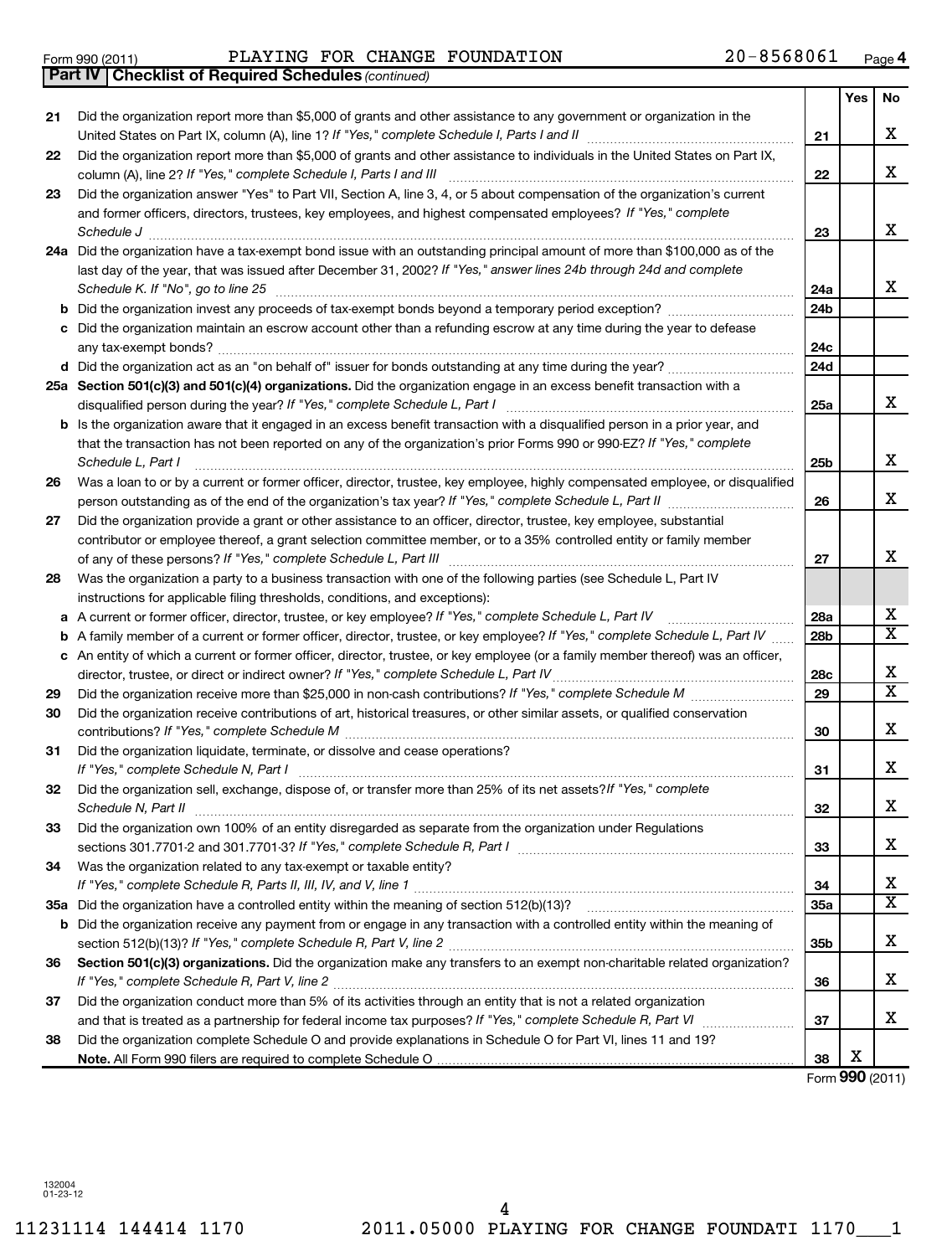|    | Check if Schedule O contains a response to any question in this Part V                                                                          |                        |                |                |                         |                         |
|----|-------------------------------------------------------------------------------------------------------------------------------------------------|------------------------|----------------|----------------|-------------------------|-------------------------|
|    |                                                                                                                                                 |                        |                |                | Yes                     | No                      |
|    |                                                                                                                                                 | 1a                     | 5              |                |                         |                         |
| b  | Enter the number of Forms W-2G included in line 1a. Enter -0- if not applicable                                                                 | 1 <sub>b</sub>         |                |                |                         |                         |
| C  | Did the organization comply with backup withholding rules for reportable payments to vendors and reportable gaming                              |                        |                |                |                         |                         |
|    |                                                                                                                                                 |                        |                | 1c             | х                       |                         |
|    | 2a Enter the number of employees reported on Form W-3, Transmittal of Wage and Tax Statements,                                                  |                        |                |                |                         |                         |
|    | filed for the calendar year ending with or within the year covered by this return                                                               | 2a                     | $\overline{2}$ |                |                         |                         |
|    | b If at least one is reported on line 2a, did the organization file all required federal employment tax returns?                                |                        |                | 2 <sub>b</sub> | х                       |                         |
|    | Note. If the sum of lines 1a and 2a is greater than 250, you may be required to e-file (see instructions)                                       |                        |                |                |                         |                         |
|    | 3a Did the organization have unrelated business gross income of \$1,000 or more during the year?                                                |                        |                | За             |                         | x                       |
|    | <b>b</b> If "Yes," has it filed a Form 990-T for this year? If "No," provide an explanation in Schedule O                                       |                        |                | 3 <sub>b</sub> |                         |                         |
|    | 4a At any time during the calendar year, did the organization have an interest in, or a signature or other authority over, a                    |                        |                |                |                         |                         |
|    | financial account in a foreign country (such as a bank account, securities account, or other financial account)?                                |                        |                | 4a             |                         | х                       |
|    | <b>b</b> If "Yes," enter the name of the foreign country:                                                                                       |                        |                |                |                         |                         |
|    | See instructions for filing requirements for Form TD F 90-22.1, Report of Foreign Bank and Financial Accounts.                                  |                        |                |                |                         |                         |
|    |                                                                                                                                                 |                        |                | 5a             |                         | х                       |
|    |                                                                                                                                                 |                        |                | 5 <sub>b</sub> |                         | $\overline{\textbf{x}}$ |
|    |                                                                                                                                                 |                        |                | 5c             |                         |                         |
|    | 6a Does the organization have annual gross receipts that are normally greater than \$100,000, and did the organization solicit                  |                        |                |                |                         |                         |
|    |                                                                                                                                                 |                        |                | 6a             |                         | х                       |
|    | b If "Yes," did the organization include with every solicitation an express statement that such contributions or gifts                          |                        |                |                |                         |                         |
|    | were not tax deductible?                                                                                                                        |                        |                | 6b             |                         |                         |
| 7  | Organizations that may receive deductible contributions under section 170(c).                                                                   |                        |                |                | х                       |                         |
| a  | Did the organization receive a payment in excess of \$75 made partly as a contribution and partly for goods and services provided to the payor? |                        |                | 7a<br>7b       | $\overline{\textbf{x}}$ |                         |
|    |                                                                                                                                                 |                        |                |                |                         |                         |
|    | c Did the organization sell, exchange, or otherwise dispose of tangible personal property for which it was required<br>to file Form 8282?       |                        |                | 7c             |                         | х                       |
|    | 7d<br>d If "Yes," indicate the number of Forms 8282 filed during the year                                                                       |                        |                |                |                         |                         |
| e  | Did the organization receive any funds, directly or indirectly, to pay premiums on a personal benefit contract?                                 |                        |                | 7e             |                         | х                       |
| f  |                                                                                                                                                 |                        |                | 7f             |                         | $\overline{\texttt{x}}$ |
| g  | If the organization received a contribution of qualified intellectual property, did the organization file Form 8899 as required?                |                        |                | 7g             | N/R                     |                         |
|    | h If the organization received a contribution of cars, boats, airplanes, or other vehicles, did the organization file a Form 1098-C?            |                        |                | 7h             | N/R                     |                         |
| 8  | Sponsoring organizations maintaining donor advised funds and section 509(a)(3) supporting organizations. Did the supporting $N/A$               |                        |                |                |                         |                         |
|    | organization, or a donor advised fund maintained by a sponsoring organization, have excess business holdings at any time during the year?       |                        |                | 8              |                         |                         |
| 9  | Sponsoring organizations maintaining donor advised funds.                                                                                       |                        |                |                |                         |                         |
| а  |                                                                                                                                                 |                        | N/A            | <b>9a</b>      |                         |                         |
|    | <b>b</b> Did the organization make a distribution to a donor, donor advisor, or related person?                                                 |                        | N/A            | 9b             |                         |                         |
| 10 | Section 501(c)(7) organizations. Enter:                                                                                                         |                        |                |                |                         |                         |
| а  |                                                                                                                                                 | 10a                    |                |                |                         |                         |
| b  | Gross receipts, included on Form 990, Part VIII, line 12, for public use of club facilities                                                     | 10 <sub>b</sub>        |                |                |                         |                         |
| 11 | Section 501(c)(12) organizations. Enter:                                                                                                        |                        |                |                |                         |                         |
| а  | N/A                                                                                                                                             | 11a                    |                |                |                         |                         |
| b  | Gross income from other sources (Do not net amounts due or paid to other sources against                                                        |                        |                |                |                         |                         |
|    |                                                                                                                                                 | 11b                    |                |                |                         |                         |
|    | 12a Section 4947(a)(1) non-exempt charitable trusts. Is the organization filing Form 990 in lieu of Form 1041?                                  |                        |                | 12a            |                         |                         |
|    | <b>b</b> If "Yes," enter the amount of tax-exempt interest received or accrued during the year $\ldots$ $N/A$ .                                 | 12b                    |                |                |                         |                         |
| 13 | Section 501(c)(29) qualified nonprofit health insurance issuers.                                                                                |                        | N/A            |                |                         |                         |
|    |                                                                                                                                                 |                        |                | 13a            |                         |                         |
|    | Note. See the instructions for additional information the organization must report on Schedule O.                                               |                        |                |                |                         |                         |
|    | <b>b</b> Enter the amount of reserves the organization is required to maintain by the states in which the                                       |                        |                |                |                         |                         |
|    |                                                                                                                                                 | 13 <sub>b</sub><br>13c |                |                |                         |                         |
|    | <b>14a</b> Did the organization receive any payments for indoor tanning services during the tax year?                                           |                        |                | 14a            |                         | x                       |
|    |                                                                                                                                                 |                        |                | 14b            |                         |                         |
|    |                                                                                                                                                 |                        |                |                |                         |                         |

| Form 990 (2011) |  |
|-----------------|--|
|-----------------|--|

132005 01-23-12

**Part V** Statements Regarding Other IRS Filings and Tax Compliance

| Form 990 (2011) | PLAYING FOR CHANGE FOUNDATION |  |  | 20-8568061 | Page |
|-----------------|-------------------------------|--|--|------------|------|
|-----------------|-------------------------------|--|--|------------|------|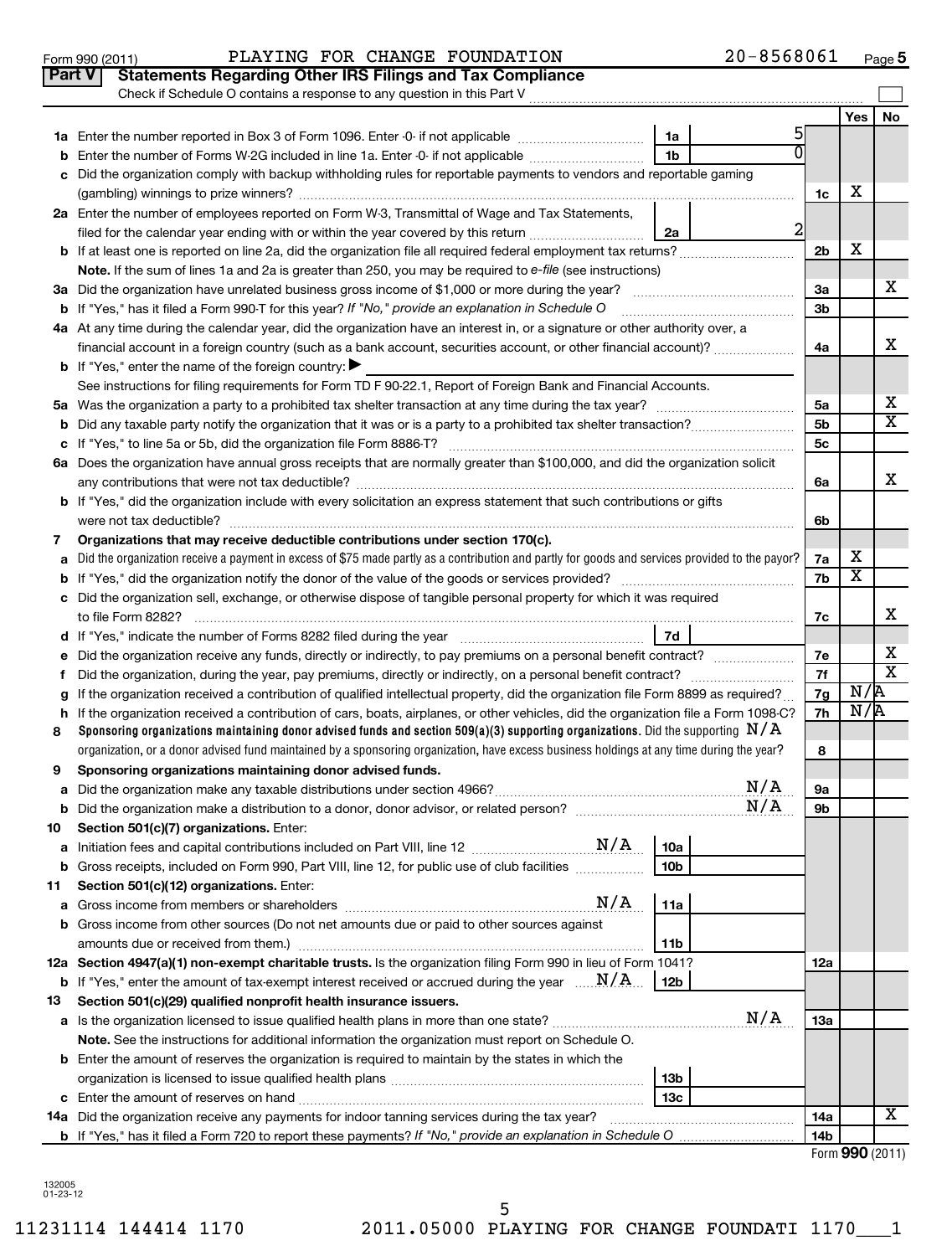### Form 990 (2011)  $\qquad \qquad$  PLAYING FOR CHANGE FOUNDATION  $\qquad \qquad 20-8568061$   $_{\text{Page}}$

20-8568061 Page 6

|   | Part VI   Governance, Management, and Disclosure For each "Yes" response to lines 2 through 7b below, and for a "No" response<br>to line 8a, 8b, or 10b below, describe the circumstances, processes, or changes in Schedule O. See instructions.                                                                                                                             |    |    |                         |                         |                         |
|---|-------------------------------------------------------------------------------------------------------------------------------------------------------------------------------------------------------------------------------------------------------------------------------------------------------------------------------------------------------------------------------|----|----|-------------------------|-------------------------|-------------------------|
|   |                                                                                                                                                                                                                                                                                                                                                                               |    |    |                         |                         | $\lfloor x \rfloor$     |
|   | <b>Section A. Governing Body and Management</b>                                                                                                                                                                                                                                                                                                                               |    |    |                         |                         |                         |
|   |                                                                                                                                                                                                                                                                                                                                                                               |    |    |                         | Yes                     | <b>No</b>               |
|   | 1a Enter the number of voting members of the governing body at the end of the tax year <i>manumum</i>                                                                                                                                                                                                                                                                         | 1a | 14 |                         |                         |                         |
|   | If there are material differences in voting rights among members of the governing body, or if the governing                                                                                                                                                                                                                                                                   |    |    |                         |                         |                         |
|   | body delegated broad authority to an executive committee or similar committee, explain in Schedule O.                                                                                                                                                                                                                                                                         |    |    |                         |                         |                         |
|   | Enter the number of voting members included in line 1a, above, who are independent                                                                                                                                                                                                                                                                                            | 1b | 14 |                         |                         |                         |
| 2 | Did any officer, director, trustee, or key employee have a family relationship or a business relationship with any other                                                                                                                                                                                                                                                      |    |    |                         |                         |                         |
|   | officer, director, trustee, or key employee?                                                                                                                                                                                                                                                                                                                                  |    |    | $\overline{2}$          | X                       |                         |
| 3 | Did the organization delegate control over management duties customarily performed by or under the direct supervision                                                                                                                                                                                                                                                         |    |    |                         |                         |                         |
|   |                                                                                                                                                                                                                                                                                                                                                                               |    |    | 3                       |                         | x                       |
| 4 | Did the organization make any significant changes to its governing documents since the prior Form 990 was filed?                                                                                                                                                                                                                                                              |    |    | $\overline{\mathbf{4}}$ |                         | $\overline{\mathbf{X}}$ |
| 5 |                                                                                                                                                                                                                                                                                                                                                                               |    |    | 5                       |                         | $\overline{\mathtt{x}}$ |
| 6 |                                                                                                                                                                                                                                                                                                                                                                               |    |    | 6                       |                         | $\overline{\mathtt{x}}$ |
|   | 7a Did the organization have members, stockholders, or other persons who had the power to elect or appoint one or                                                                                                                                                                                                                                                             |    |    |                         |                         |                         |
|   | more members of the governing body?<br>$\begin{bmatrix} \begin{bmatrix} 0 & 0 & 0 \\ 0 & 0 & 0 \\ 0 & 0 & 0 \\ 0 & 0 & 0 \\ 0 & 0 & 0 \\ 0 & 0 & 0 \\ 0 & 0 & 0 \\ 0 & 0 & 0 & 0 \\ 0 & 0 & 0 & 0 \\ 0 & 0 & 0 & 0 \\ 0 & 0 & 0 & 0 & 0 \\ 0 & 0 & 0 & 0 & 0 \\ 0 & 0 & 0 & 0 & 0 \\ 0 & 0 & 0 & 0 & 0 & 0 \\ 0 & 0 & 0 & 0 & 0 & 0 \\ 0 & 0 & 0 & 0 & 0 & 0 \\ 0 & 0 & 0 & $ |    |    | 7a                      |                         | x                       |
|   | <b>b</b> Are any governance decisions of the organization reserved to (or subject to approval by) members, stockholders, or                                                                                                                                                                                                                                                   |    |    |                         |                         |                         |
|   | persons other than the governing body?                                                                                                                                                                                                                                                                                                                                        |    |    | 7b                      |                         | x                       |
| 8 | Did the organization contemporaneously document the meetings held or written actions undertaken during the year by the following:                                                                                                                                                                                                                                             |    |    |                         |                         |                         |
| а | The governing body?                                                                                                                                                                                                                                                                                                                                                           |    |    | 8а                      | х                       |                         |
| b | Each committee with authority to act on behalf of the governing body?                                                                                                                                                                                                                                                                                                         |    |    | 8b                      | X                       |                         |
| 9 | Is there any officer, director, trustee, or key employee listed in Part VII, Section A, who cannot be reached at the                                                                                                                                                                                                                                                          |    |    |                         |                         |                         |
|   | organization's mailing address? If "Yes," provide the names and addresses in Schedule O                                                                                                                                                                                                                                                                                       |    |    | 9                       |                         | x                       |
|   | Section B. Policies (This Section B requests information about policies not required by the Internal Revenue Code.)                                                                                                                                                                                                                                                           |    |    |                         |                         |                         |
|   |                                                                                                                                                                                                                                                                                                                                                                               |    |    |                         | Yes                     | No                      |
|   |                                                                                                                                                                                                                                                                                                                                                                               |    |    | 10a                     |                         | $\overline{\mathbf{X}}$ |
|   | <b>b</b> If "Yes," did the organization have written policies and procedures governing the activities of such chapters, affiliates,                                                                                                                                                                                                                                           |    |    |                         |                         |                         |
|   |                                                                                                                                                                                                                                                                                                                                                                               |    |    | 10 <sub>b</sub>         |                         |                         |
|   | 11a Has the organization provided a complete copy of this Form 990 to all members of its governing body before filing the form?                                                                                                                                                                                                                                               |    |    | 11a                     | $\overline{\textbf{x}}$ |                         |
|   | <b>b</b> Describe in Schedule O the process, if any, used by the organization to review this Form 990.                                                                                                                                                                                                                                                                        |    |    |                         |                         |                         |
|   | <b>12a</b> Did the organization have a written conflict of interest policy? If "No," go to line 13                                                                                                                                                                                                                                                                            |    |    | 12a                     | x                       |                         |
|   | <b>b</b> Were officers, directors, or trustees, and key employees required to disclose annually interests that could give rise to conflicts?                                                                                                                                                                                                                                  |    |    | 12 <sub>b</sub>         | $\overline{\textbf{x}}$ |                         |
|   | c Did the organization regularly and consistently monitor and enforce compliance with the policy? If "Yes," describe                                                                                                                                                                                                                                                          |    |    |                         |                         |                         |

|    | in Schedule O how this was done                                                                                                                                                                                                |
|----|--------------------------------------------------------------------------------------------------------------------------------------------------------------------------------------------------------------------------------|
| 13 |                                                                                                                                                                                                                                |
| 14 | Did the organization have a written document retention and destruction policy? [11] manufaction manufaction in                                                                                                                 |
| 15 | Did the process for determining compensation of the following persons include a review and approval by independent                                                                                                             |
|    | persons, comparability data, and contemporaneous substantiation of the deliberation and decision?                                                                                                                              |
|    | a The organization's CEO, Executive Director, or top management official manufactured content of the organization's CEO, Executive Director, or top management official manufactured in the state of the state of the state of |
|    |                                                                                                                                                                                                                                |
|    | If "Yes" to line 15a or 15b, describe the process in Schedule O (see instructions).                                                                                                                                            |
|    |                                                                                                                                                                                                                                |

| 16a Did the organization invest in, contribute assets to, or participate in a joint venture or similar arrangement with a             |                 |   |
|---------------------------------------------------------------------------------------------------------------------------------------|-----------------|---|
| taxable entity during the year?                                                                                                       | 16a             | v |
| <b>b</b> If "Yes," did the organization follow a written policy or procedure requiring the organization to evaluate its participation |                 |   |
| in joint venture arrangements under applicable federal tax law, and take steps to safeguard the organization's                        |                 |   |
| exempt status with respect to such arrangements?                                                                                      | 16 <sub>b</sub> |   |
|                                                                                                                                       |                 |   |

## **Section C. Disclosure**

17 List the states with which a copy of this Form 990 is required to be filed  $\blacktriangleright$  CA

| 18 Section 6104 requires an organization to make its Forms 1023 (or 1024 if applicable), 990, and 990 T (Section 501(c)(3)s only) available |
|---------------------------------------------------------------------------------------------------------------------------------------------|
| for public inspection. Indicate how you made these available. Check all that apply.                                                         |

 $\boxed{\textbf{X}}$  Own website  $\boxed{\textbf{X}}$  Another's website  $\boxed{\textbf{X}}$  Upon request

| 19 Describe in Schedule O whether (and if so, how), the organization made its governing documents, conflict of interest policy, and financial |
|-----------------------------------------------------------------------------------------------------------------------------------------------|
| statements available to the public during the tax year.                                                                                       |

6

| 20 State the name, physical address, and telephone number of the person who possesses the books and records of the organization: |
|----------------------------------------------------------------------------------------------------------------------------------|
| JAN LANGER - 310-558-2900                                                                                                        |

| 3103-B S. LA CIENEGA BLVD., LOS ANGELES, CA 90016 |  |  |  |
|---------------------------------------------------|--|--|--|
|---------------------------------------------------|--|--|--|

132006 01-23-12

Form (2011) **990**

**12c 13 14**

X  $\overline{\texttt{x}}$  $\overline{\text{x}}$ 

> X  $\overline{\mathtt{x}}$

**15a 15b**

11231114 144414 1170 2011.05000 PLAYING FOR CHANGE FOUNDATI 1170\_\_\_1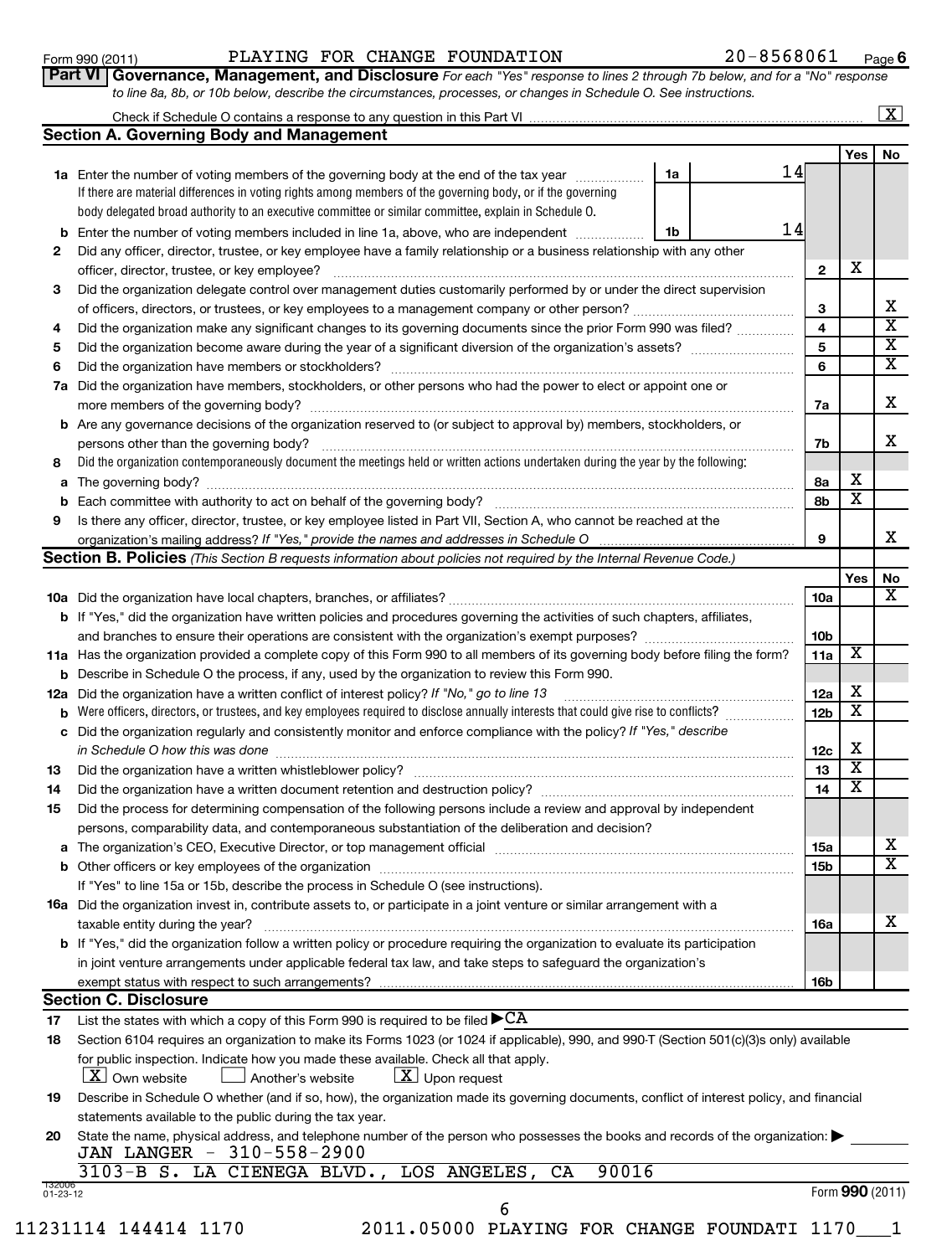$\sim$ 

# **Part VII Compensation of Officers, Directors, Trustees, Key Employees, Highest Compensated Employees, and Independent Contractors**

Check if Schedule O contains a response to any question in this Part VII

**Section A. Officers, Directors, Trustees, Key Employees, and Highest Compensated Employees**

**1a**  Complete this table for all persons required to be listed. Report compensation for the calendar year ending with or within the organization's tax year.

• List all of the organization's current officers, directors, trustees (whether individuals or organizations), regardless of amount of compensation. Enter -0- in columns  $(D)$ ,  $(E)$ , and  $(F)$  if no compensation was paid.

**•** List all of the organization's **current** key employees, if any. See instructions for definition of "key employee."

 $\bullet$  List the organization's five  $\tt current$  highest compensated employees (other than an officer, director, trustee, or key employee) who received reportable compensation (Box 5 of Form W-2 and/or Box 7 of Form 1099-MISC) of more than \$100,000 from the organization and any related organizations .

 $\bullet$  List all of the organization's former officers, key employees, and highest compensated employees who received more than \$100,000 of reportable compensation from the organization and any related organizations.

**•** List all of the organization's former directors or trustees that received, in the capacity as a former director or trustee of the organization, more than \$10,000 of reportable compensation from the organization and any related organizations.

List persons in the following order: individual trustees or directors; institutional trustees; officers; key employees; highest compensated employees; and former such persons.

Check this box if neither the organization nor any related organization compensated any current officer, director, or trustee.  $\pm$ 

| Name and Title                    | Average<br>hours per                                                    |                                     |                       |                                                                                                             |              |                                   |        | Reportable                             | Reportable                       | Estimated                                                                |
|-----------------------------------|-------------------------------------------------------------------------|-------------------------------------|-----------------------|-------------------------------------------------------------------------------------------------------------|--------------|-----------------------------------|--------|----------------------------------------|----------------------------------|--------------------------------------------------------------------------|
|                                   | week                                                                    |                                     |                       | Position<br>(do not check more than one<br>box, unless person is both an<br>officer and a director/trustee) |              |                                   |        | compensation<br>from                   | compensation<br>from related     | amount of<br>other                                                       |
|                                   | (describe<br>hours for<br>related<br>organizations<br>in Schedule<br>O) | trustee or director<br>Individual t | Institutional trustee | Officer                                                                                                     | Key employee | Highest compensated<br>  employee | Former | the<br>organization<br>(W-2/1099-MISC) | organizations<br>(W-2/1099-MISC) | compensation<br>from the<br>organization<br>and related<br>organizations |
| (1)<br>WHITNEY KROENKE            |                                                                         |                                     |                       |                                                                                                             |              |                                   |        |                                        |                                  |                                                                          |
| EXECUTIVE DIRECTOR                | 40.00                                                                   | $\mathbf X$                         |                       | $\mathbf X$                                                                                                 |              |                                   |        | $\mathbf 0$ .                          | $\mathbf 0$ .                    | $\boldsymbol{0}$ .                                                       |
| (2)<br>HEATHER BACON<br>PRESIDENT | 2.00                                                                    | X                                   |                       | X                                                                                                           |              |                                   |        | 0                                      | $\mathbf 0$                      | $\mathbf 0$ .                                                            |
| KEVIN KRUPITZER<br>(3)            |                                                                         |                                     |                       |                                                                                                             |              |                                   |        |                                        |                                  |                                                                          |
| VICE PRESIDENT                    | 2.00                                                                    | $\mathbf X$                         |                       | $\rm X$                                                                                                     |              |                                   |        | $\mathbf 0$                            | $\mathbf 0$                      | $\mathbf 0$ .                                                            |
| <b>JEREMY GOULDER</b><br>(4)      |                                                                         |                                     |                       |                                                                                                             |              |                                   |        |                                        |                                  |                                                                          |
| <b>SECRETARY</b>                  | 2.00                                                                    | X                                   |                       | $\rm X$                                                                                                     |              |                                   |        | $\mathbf 0$ .                          | $\mathbf 0$                      | $\mathbf 0$ .                                                            |
| RAAN WILLIAMS<br>(5)              |                                                                         |                                     |                       |                                                                                                             |              |                                   |        |                                        |                                  |                                                                          |
| TREASURER                         | 2.00                                                                    | X                                   |                       | X                                                                                                           |              |                                   |        | $\mathbf 0$ .                          | $\mathbf 0$ .                    | $\mathbf 0$ .                                                            |
| (6)<br><b>MARK JOHNSON</b>        |                                                                         |                                     |                       |                                                                                                             |              |                                   |        |                                        |                                  |                                                                          |
| <b>DIRECTOR</b>                   | 2.00                                                                    | X                                   |                       |                                                                                                             |              |                                   |        | 0                                      | $\mathbf 0$ .                    | $\mathbf 0$ .                                                            |
| (7)<br>DAVE BACON                 |                                                                         |                                     |                       |                                                                                                             |              |                                   |        |                                        |                                  |                                                                          |
| <b>DIRECTOR</b>                   | 2.00                                                                    | $\mathbf X$                         |                       |                                                                                                             |              |                                   |        | $\mathbf 0$ .                          | $\mathbf 0$ .                    | $\mathbf 0$ .                                                            |
| (8)<br>BRIAN APPLESTEIN           |                                                                         |                                     |                       |                                                                                                             |              |                                   |        |                                        |                                  |                                                                          |
| <b>DIRECTOR</b>                   | 2.00                                                                    | X                                   |                       |                                                                                                             |              |                                   |        | $\mathbf 0$ .                          | $\mathbf 0$ .                    | $\mathbf 0$ .                                                            |
| (9)<br><b>JOEL GOULDER</b>        |                                                                         |                                     |                       |                                                                                                             |              |                                   |        |                                        |                                  |                                                                          |
| <b>DIRECTOR</b>                   | 2.00                                                                    | $\mathbf X$                         |                       |                                                                                                             |              |                                   |        | $\mathbf 0$ .                          | $\mathbf 0$ .                    | $\mathbf 0$ .                                                            |
| (10) GREG JOHNSON                 |                                                                         |                                     |                       |                                                                                                             |              |                                   |        |                                        |                                  |                                                                          |
| <b>DIRECTOR</b>                   | 2.00                                                                    | $\mathbf X$                         |                       |                                                                                                             |              |                                   |        | $\mathbf 0$ .                          | $\mathbf 0$ .                    | $\mathbf 0$ .                                                            |
| (11) SEEMA TIKARE                 |                                                                         |                                     |                       |                                                                                                             |              |                                   |        |                                        |                                  |                                                                          |
| <b>DIRECTOR</b>                   | 2.00                                                                    | $\mathbf X$                         |                       |                                                                                                             |              |                                   |        | $\mathbf 0$ .                          | $\mathbf 0$ .                    | $\boldsymbol{0}$ .                                                       |
| (12) ANTHONY RICH                 |                                                                         |                                     |                       |                                                                                                             |              |                                   |        |                                        |                                  |                                                                          |
| <b>DIRECTOR</b>                   | 2.00                                                                    | $\mathbf X$                         |                       |                                                                                                             |              |                                   |        | $\mathbf 0$ .                          | $\mathbf 0$ .                    | $\mathbf 0$ .                                                            |
| (13) LAWRENCE AMES                |                                                                         |                                     |                       |                                                                                                             |              |                                   |        |                                        |                                  |                                                                          |
| <b>DIRECTOR</b>                   | 2.00                                                                    | $\mathbf X$                         |                       |                                                                                                             |              |                                   |        | $\mathbf 0$ .                          | $\mathbf 0$ .                    | $\boldsymbol{0}$ .                                                       |
| (14) THOMAS GRIMM                 |                                                                         |                                     |                       |                                                                                                             |              |                                   |        |                                        |                                  |                                                                          |
| <b>DIRECTOR</b>                   | 2.00                                                                    | X                                   |                       |                                                                                                             |              |                                   |        | $\mathbf 0$ .                          | $\mathbf 0$ .                    | $\mathbf 0$ .                                                            |
| (15) THEA NASH                    |                                                                         |                                     |                       |                                                                                                             |              |                                   |        |                                        |                                  |                                                                          |
| PROGRAMS & FINANCE DIRECTOR       | 40.00                                                                   |                                     |                       | X                                                                                                           |              |                                   |        | 40,608.                                | 0.                               | 2,338.                                                                   |
|                                   |                                                                         |                                     |                       |                                                                                                             |              |                                   |        |                                        |                                  |                                                                          |

7

132007 01-23-12

Form (2011) **990**

11231114 144414 1170 2011.05000 PLAYING FOR CHANGE FOUNDATI 1170\_\_\_1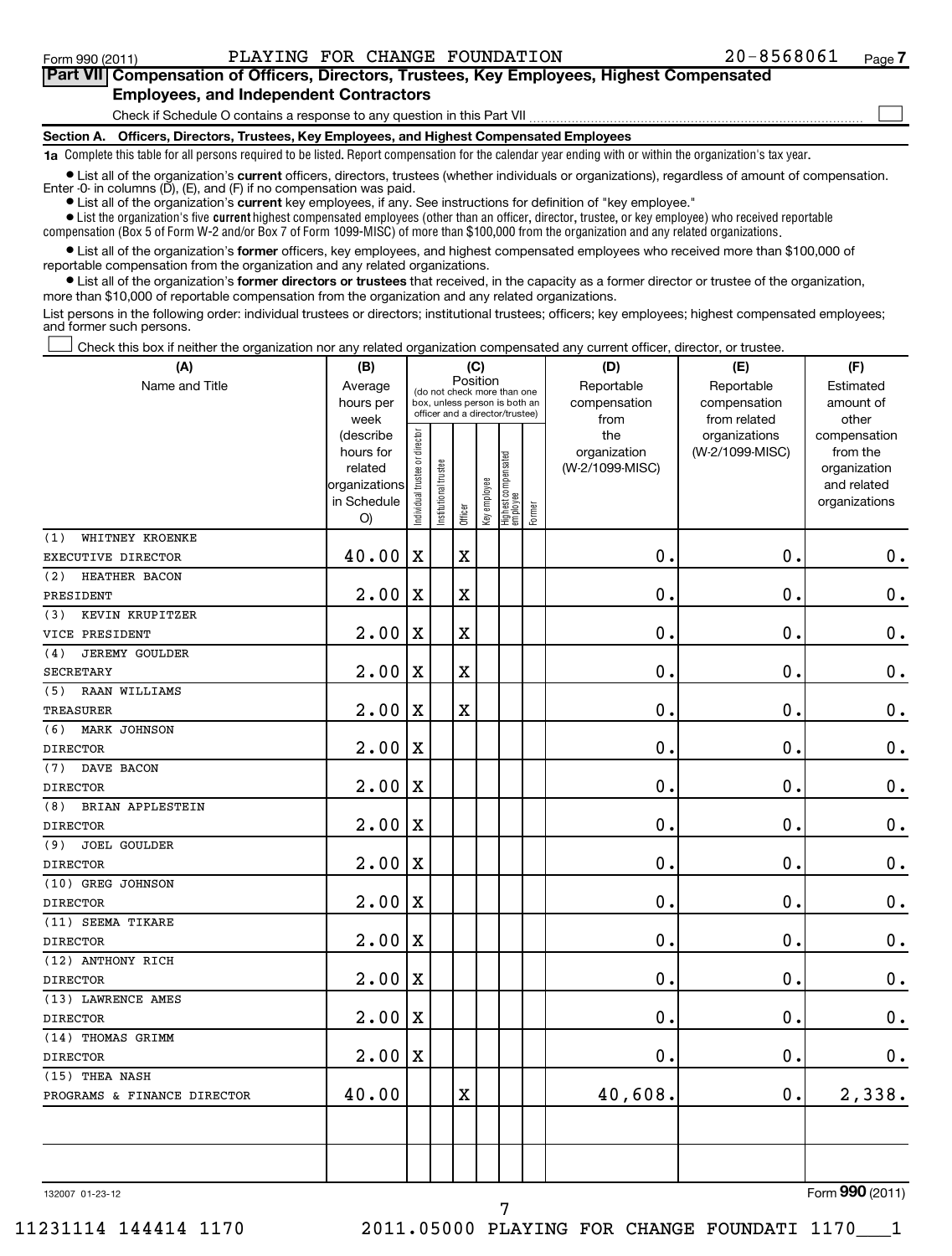|              | PLAYING FOR CHANGE FOUNDATION<br>Form 990 (2011)                                                                                                                                       |                        |                                |                       |         |              |                                                                  |        |                                | 20-8568061      |                  |                     |                             | Page 8           |
|--------------|----------------------------------------------------------------------------------------------------------------------------------------------------------------------------------------|------------------------|--------------------------------|-----------------------|---------|--------------|------------------------------------------------------------------|--------|--------------------------------|-----------------|------------------|---------------------|-----------------------------|------------------|
|              | Part VII Section A. Officers, Directors, Trustees, Key Employees, and Highest Compensated Employees (continued)                                                                        |                        |                                |                       |         |              |                                                                  |        |                                |                 |                  |                     |                             |                  |
|              | (A)                                                                                                                                                                                    | (B)                    |                                |                       | (C)     |              |                                                                  |        | (D)                            | (E)             |                  |                     | (F)                         |                  |
|              | Name and title                                                                                                                                                                         | Average                |                                |                       |         | Position     | (do not check more than one                                      |        | Reportable                     | Reportable      |                  |                     | Estimated                   |                  |
|              |                                                                                                                                                                                        | hours per              |                                |                       |         |              | box, unless person is both an<br>officer and a director/trustee) |        | compensation                   | compensation    |                  |                     | amount of                   |                  |
|              |                                                                                                                                                                                        | week                   |                                |                       |         |              |                                                                  |        | from                           | from related    |                  |                     | other                       |                  |
|              |                                                                                                                                                                                        | (describe<br>hours for |                                |                       |         |              |                                                                  |        | the                            | organizations   |                  |                     | compensation                |                  |
|              |                                                                                                                                                                                        | related                |                                |                       |         |              |                                                                  |        | organization                   | (W-2/1099-MISC) |                  |                     | from the                    |                  |
|              |                                                                                                                                                                                        | organizations          |                                |                       |         |              |                                                                  |        | (W-2/1099-MISC)                |                 |                  |                     | organization<br>and related |                  |
|              |                                                                                                                                                                                        | in Schedule            |                                |                       |         |              |                                                                  |        |                                |                 |                  |                     | organizations               |                  |
|              |                                                                                                                                                                                        | O)                     | Individual trustee or director | Institutional trustee | Officer | Key employee | Highest compensated<br>employee                                  | Former |                                |                 |                  |                     |                             |                  |
|              |                                                                                                                                                                                        |                        |                                |                       |         |              |                                                                  |        |                                |                 |                  |                     |                             |                  |
|              |                                                                                                                                                                                        |                        |                                |                       |         |              |                                                                  |        |                                |                 |                  |                     |                             |                  |
|              |                                                                                                                                                                                        |                        |                                |                       |         |              |                                                                  |        |                                |                 |                  |                     |                             |                  |
|              |                                                                                                                                                                                        |                        |                                |                       |         |              |                                                                  |        |                                |                 |                  |                     |                             |                  |
|              |                                                                                                                                                                                        |                        |                                |                       |         |              |                                                                  |        |                                |                 |                  |                     |                             |                  |
|              |                                                                                                                                                                                        |                        |                                |                       |         |              |                                                                  |        |                                |                 |                  |                     |                             |                  |
|              |                                                                                                                                                                                        |                        |                                |                       |         |              |                                                                  |        |                                |                 |                  |                     |                             |                  |
|              |                                                                                                                                                                                        |                        |                                |                       |         |              |                                                                  |        |                                |                 |                  |                     |                             |                  |
|              |                                                                                                                                                                                        |                        |                                |                       |         |              |                                                                  |        |                                |                 |                  |                     |                             |                  |
|              |                                                                                                                                                                                        |                        |                                |                       |         |              |                                                                  |        |                                |                 |                  |                     |                             |                  |
|              |                                                                                                                                                                                        |                        |                                |                       |         |              |                                                                  |        |                                |                 |                  |                     |                             |                  |
|              |                                                                                                                                                                                        |                        |                                |                       |         |              |                                                                  |        |                                |                 |                  |                     |                             |                  |
|              |                                                                                                                                                                                        |                        |                                |                       |         |              |                                                                  |        | 40,608.                        |                 | $\overline{0}$ . |                     |                             | 2,338.           |
|              | c Total from continuation sheets to Part VII, Section A                                                                                                                                |                        |                                |                       |         |              |                                                                  |        | $\overline{0}$ .               |                 | σ.               |                     |                             | $\overline{0}$ . |
|              |                                                                                                                                                                                        |                        |                                |                       |         |              |                                                                  |        | 40,608.                        |                 | σ.               |                     |                             | 2,338.           |
| $\mathbf{2}$ | Total number of individuals (including but not limited to those listed above) who received more than \$100,000 of reportable                                                           |                        |                                |                       |         |              |                                                                  |        |                                |                 |                  |                     |                             |                  |
|              | compensation from the organization $\blacktriangleright$                                                                                                                               |                        |                                |                       |         |              |                                                                  |        |                                |                 |                  |                     |                             | 0                |
|              |                                                                                                                                                                                        |                        |                                |                       |         |              |                                                                  |        |                                |                 |                  |                     | Yes                         | No               |
| З            | Did the organization list any former officer, director, or trustee, key employee, or highest compensated employee on                                                                   |                        |                                |                       |         |              |                                                                  |        |                                |                 |                  |                     |                             |                  |
| 4            | line 1a? If "Yes," complete Schedule J for such individual<br>For any individual listed on line 1a, is the sum of reportable compensation and other compensation from the organization |                        |                                |                       |         |              |                                                                  |        |                                |                 |                  | 3                   |                             | x                |
|              | and related organizations greater than \$150,000? If "Yes," complete Schedule J for such individual                                                                                    |                        |                                |                       |         |              |                                                                  |        |                                |                 |                  | 4                   |                             | х                |
| 5            | Did any person listed on line 1a receive or accrue compensation from any unrelated organization or individual for services                                                             |                        |                                |                       |         |              |                                                                  |        |                                |                 |                  |                     |                             |                  |
|              | <b>Section B. Independent Contractors</b>                                                                                                                                              |                        |                                |                       |         |              |                                                                  |        |                                |                 |                  | 5                   |                             | x                |
| 1            | Complete this table for your five highest compensated independent contractors that received more than \$100,000 of compensation from                                                   |                        |                                |                       |         |              |                                                                  |        |                                |                 |                  |                     |                             |                  |
|              | the organization. Report compensation for the calendar year ending with or within the organization's tax year.                                                                         |                        |                                |                       |         |              |                                                                  |        |                                |                 |                  |                     |                             |                  |
|              | (A)<br>Name and business address                                                                                                                                                       |                        |                                | <b>NONE</b>           |         |              |                                                                  |        | (B)<br>Description of services |                 |                  | (C)<br>Compensation |                             |                  |
|              |                                                                                                                                                                                        |                        |                                |                       |         |              |                                                                  |        |                                |                 |                  |                     |                             |                  |
|              |                                                                                                                                                                                        |                        |                                |                       |         |              |                                                                  |        |                                |                 |                  |                     |                             |                  |
|              |                                                                                                                                                                                        |                        |                                |                       |         |              |                                                                  |        |                                |                 |                  |                     |                             |                  |
|              |                                                                                                                                                                                        |                        |                                |                       |         |              |                                                                  |        |                                |                 |                  |                     |                             |                  |
|              |                                                                                                                                                                                        |                        |                                |                       |         |              |                                                                  |        |                                |                 |                  |                     |                             |                  |
|              |                                                                                                                                                                                        |                        |                                |                       |         |              |                                                                  |        |                                |                 |                  |                     |                             |                  |
| 2            | Total number of independent contractors (including but not limited to those listed above) who received more than                                                                       |                        |                                |                       |         |              |                                                                  |        |                                |                 |                  |                     |                             |                  |
|              | \$100,000 of compensation from the organization >                                                                                                                                      |                        |                                |                       |         |              | 0                                                                |        |                                |                 |                  |                     |                             |                  |

Form (2011) **990**

132008 01-23-12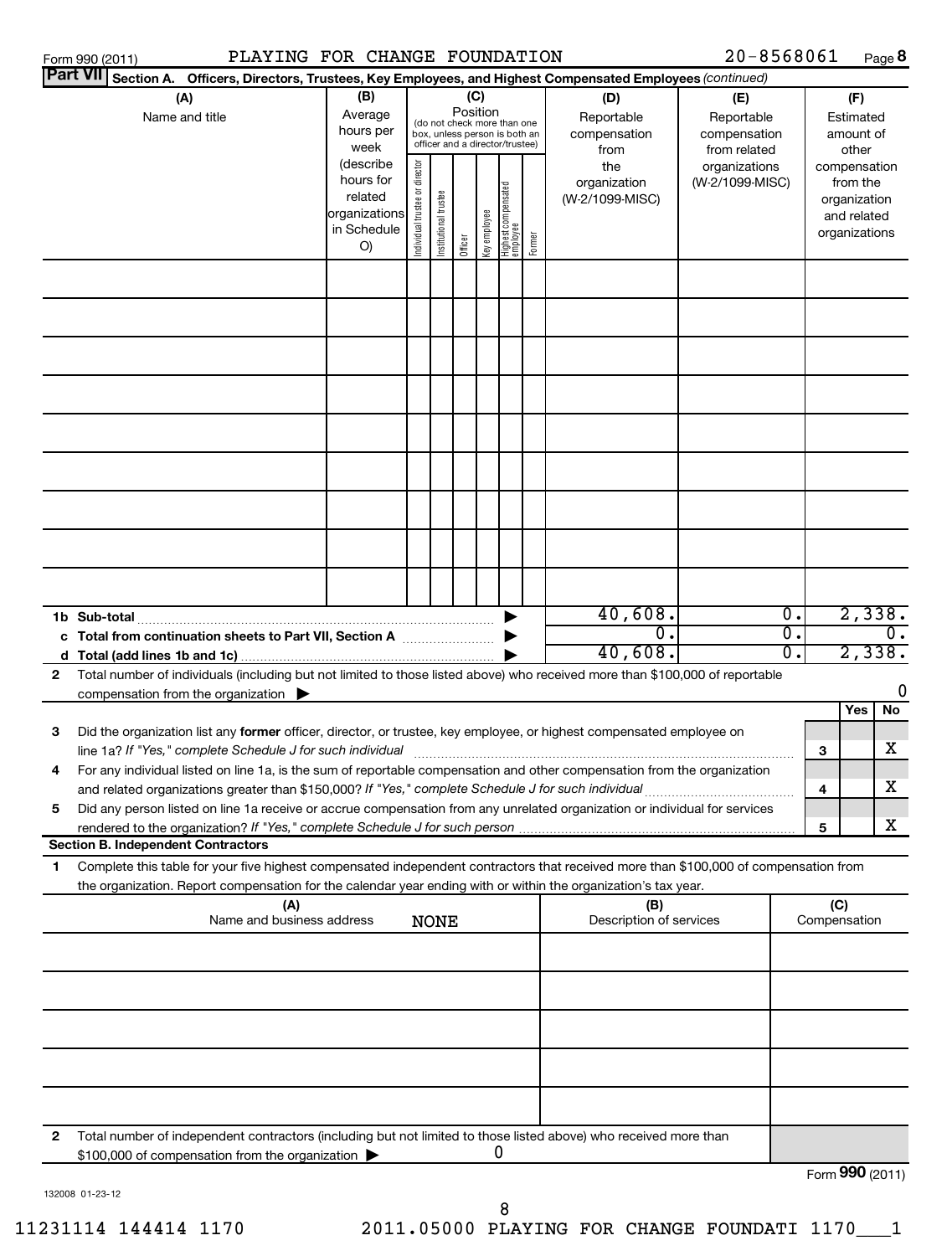| Form 990 (2011) |  |
|-----------------|--|
| Dart VIII       |  |

### Form 990 (2011)  $PLAYING FOR CHANGE FOUNDATION$  20-8568061  $Page$

20-8568061 Page 9

|                                                             | Part VIII | Statement of Revenue                                                                                                  |                      |                      |                                                 |                                         |                                                                              |
|-------------------------------------------------------------|-----------|-----------------------------------------------------------------------------------------------------------------------|----------------------|----------------------|-------------------------------------------------|-----------------------------------------|------------------------------------------------------------------------------|
|                                                             |           |                                                                                                                       |                      | (A)<br>Total revenue | (B)<br>Related or<br>exempt function<br>revenue | (C)<br>Unrelated<br>business<br>revenue | (D)<br>Revenue<br>excluded from<br>tax under<br>sections 512,<br>513, or 514 |
|                                                             |           | <b>1 a</b> Federated campaigns<br>.                                                                                   | 1a                   |                      |                                                 |                                         |                                                                              |
|                                                             |           | <b>b</b> Membership dues                                                                                              | 1 <sub>b</sub>       |                      |                                                 |                                         |                                                                              |
|                                                             |           |                                                                                                                       |                      |                      |                                                 |                                         |                                                                              |
|                                                             |           | c Fundraising events                                                                                                  | 1 <sub>c</sub>       |                      |                                                 |                                         |                                                                              |
|                                                             |           | d Related organizations                                                                                               | 1 <sub>d</sub>       |                      |                                                 |                                         |                                                                              |
| Contributions, Gifts, Grants<br>  and Other Similar Amounts |           | e Government grants (contributions)                                                                                   | 1e                   |                      |                                                 |                                         |                                                                              |
|                                                             |           | f All other contributions, gifts, grants, and                                                                         |                      |                      |                                                 |                                         |                                                                              |
|                                                             |           | similar amounts not included above                                                                                    | 676,805.<br>1f       |                      |                                                 |                                         |                                                                              |
|                                                             |           | <b>g</b> Noncash contributions included in lines 1a-1f: \$                                                            |                      |                      |                                                 |                                         |                                                                              |
|                                                             |           |                                                                                                                       |                      | 676,805.             |                                                 |                                         |                                                                              |
|                                                             |           |                                                                                                                       |                      |                      |                                                 |                                         |                                                                              |
|                                                             |           |                                                                                                                       | <b>Business Code</b> |                      |                                                 |                                         |                                                                              |
|                                                             | 2 a       |                                                                                                                       |                      |                      |                                                 |                                         |                                                                              |
|                                                             | b         | <u> 1989 - Johann Stein, mars an de Francisco (f. 1989)</u>                                                           |                      |                      |                                                 |                                         |                                                                              |
|                                                             | с         | <u> 1989 - Johann Stein, mars an de Francisco (f. 1989)</u>                                                           |                      |                      |                                                 |                                         |                                                                              |
|                                                             | d         |                                                                                                                       |                      |                      |                                                 |                                         |                                                                              |
|                                                             |           | the control of the control of the control of the control of the control of the control of                             |                      |                      |                                                 |                                         |                                                                              |
| Program Service<br>Revenue                                  |           |                                                                                                                       |                      |                      |                                                 |                                         |                                                                              |
|                                                             |           | f All other program service revenue                                                                                   |                      |                      |                                                 |                                         |                                                                              |
|                                                             |           |                                                                                                                       |                      |                      |                                                 |                                         |                                                                              |
|                                                             | з         | Investment income (including dividends, interest, and                                                                 |                      |                      |                                                 |                                         |                                                                              |
|                                                             |           |                                                                                                                       |                      | 37.                  |                                                 |                                         | 37.                                                                          |
|                                                             | 4         | Income from investment of tax-exempt bond proceeds                                                                    |                      |                      |                                                 |                                         |                                                                              |
|                                                             | 5         |                                                                                                                       |                      |                      |                                                 |                                         |                                                                              |
|                                                             |           | (i) Real                                                                                                              | (ii) Personal        |                      |                                                 |                                         |                                                                              |
|                                                             |           |                                                                                                                       |                      |                      |                                                 |                                         |                                                                              |
|                                                             |           | <b>6 a</b> Gross rents                                                                                                |                      |                      |                                                 |                                         |                                                                              |
|                                                             |           | <b>b</b> Less: rental expenses                                                                                        |                      |                      |                                                 |                                         |                                                                              |
|                                                             |           | c Rental income or (loss)                                                                                             |                      |                      |                                                 |                                         |                                                                              |
|                                                             |           |                                                                                                                       |                      |                      |                                                 |                                         |                                                                              |
|                                                             |           | <b>7 a</b> Gross amount from sales of<br>(i) Securities                                                               | (ii) Other           |                      |                                                 |                                         |                                                                              |
|                                                             |           | assets other than inventory                                                                                           |                      |                      |                                                 |                                         |                                                                              |
|                                                             |           |                                                                                                                       |                      |                      |                                                 |                                         |                                                                              |
|                                                             |           | <b>b</b> Less: cost or other basis                                                                                    |                      |                      |                                                 |                                         |                                                                              |
|                                                             |           | and sales expenses                                                                                                    |                      |                      |                                                 |                                         |                                                                              |
|                                                             |           |                                                                                                                       |                      |                      |                                                 |                                         |                                                                              |
|                                                             |           |                                                                                                                       | ▶                    |                      |                                                 |                                         |                                                                              |
|                                                             |           | <b>8 a</b> Gross income from fundraising events (not                                                                  |                      |                      |                                                 |                                         |                                                                              |
| <b>Other Revenue</b>                                        |           | including \$                                                                                                          |                      |                      |                                                 |                                         |                                                                              |
|                                                             |           | contributions reported on line 1c). See                                                                               |                      |                      |                                                 |                                         |                                                                              |
|                                                             |           |                                                                                                                       |                      |                      |                                                 |                                         |                                                                              |
|                                                             |           |                                                                                                                       |                      |                      |                                                 |                                         |                                                                              |
|                                                             |           |                                                                                                                       | b                    |                      |                                                 |                                         |                                                                              |
|                                                             |           | c Net income or (loss) from fundraising events                                                                        | .                    |                      |                                                 |                                         |                                                                              |
|                                                             |           | 9 a Gross income from gaming activities. See                                                                          |                      |                      |                                                 |                                         |                                                                              |
|                                                             |           |                                                                                                                       |                      |                      |                                                 |                                         |                                                                              |
|                                                             |           |                                                                                                                       | b                    |                      |                                                 |                                         |                                                                              |
|                                                             |           | c Net income or (loss) from gaming activities                                                                         |                      |                      |                                                 |                                         |                                                                              |
|                                                             |           | 10 a Gross sales of inventory, less returns                                                                           |                      |                      |                                                 |                                         |                                                                              |
|                                                             |           |                                                                                                                       |                      |                      |                                                 |                                         |                                                                              |
|                                                             |           |                                                                                                                       |                      |                      |                                                 |                                         |                                                                              |
|                                                             |           |                                                                                                                       | b                    |                      |                                                 |                                         |                                                                              |
|                                                             |           | c Net income or (loss) from sales of inventory                                                                        |                      |                      |                                                 |                                         |                                                                              |
|                                                             |           | Miscellaneous Revenue                                                                                                 | <b>Business Code</b> |                      |                                                 |                                         |                                                                              |
|                                                             |           | 11 a MISCELLANEOUS                                                                                                    | 900099               | 2,139.               |                                                 |                                         | 2,139.                                                                       |
|                                                             | b         | <u> 1980 - John Stein, mars and der Stein and der Stein and der Stein and der Stein and der Stein and der Stein a</u> |                      |                      |                                                 |                                         |                                                                              |
|                                                             | c         |                                                                                                                       |                      |                      |                                                 |                                         |                                                                              |
|                                                             |           |                                                                                                                       |                      |                      |                                                 |                                         |                                                                              |
|                                                             |           |                                                                                                                       |                      | 2,139.               |                                                 |                                         |                                                                              |
|                                                             |           |                                                                                                                       |                      |                      |                                                 |                                         |                                                                              |
| 132009                                                      | 12        |                                                                                                                       |                      | 678,981.             | 0.                                              | $0$ .                                   | 2,176.                                                                       |
| $01 - 23 - 12$                                              |           |                                                                                                                       |                      |                      |                                                 |                                         | Form 990 (2011)                                                              |

9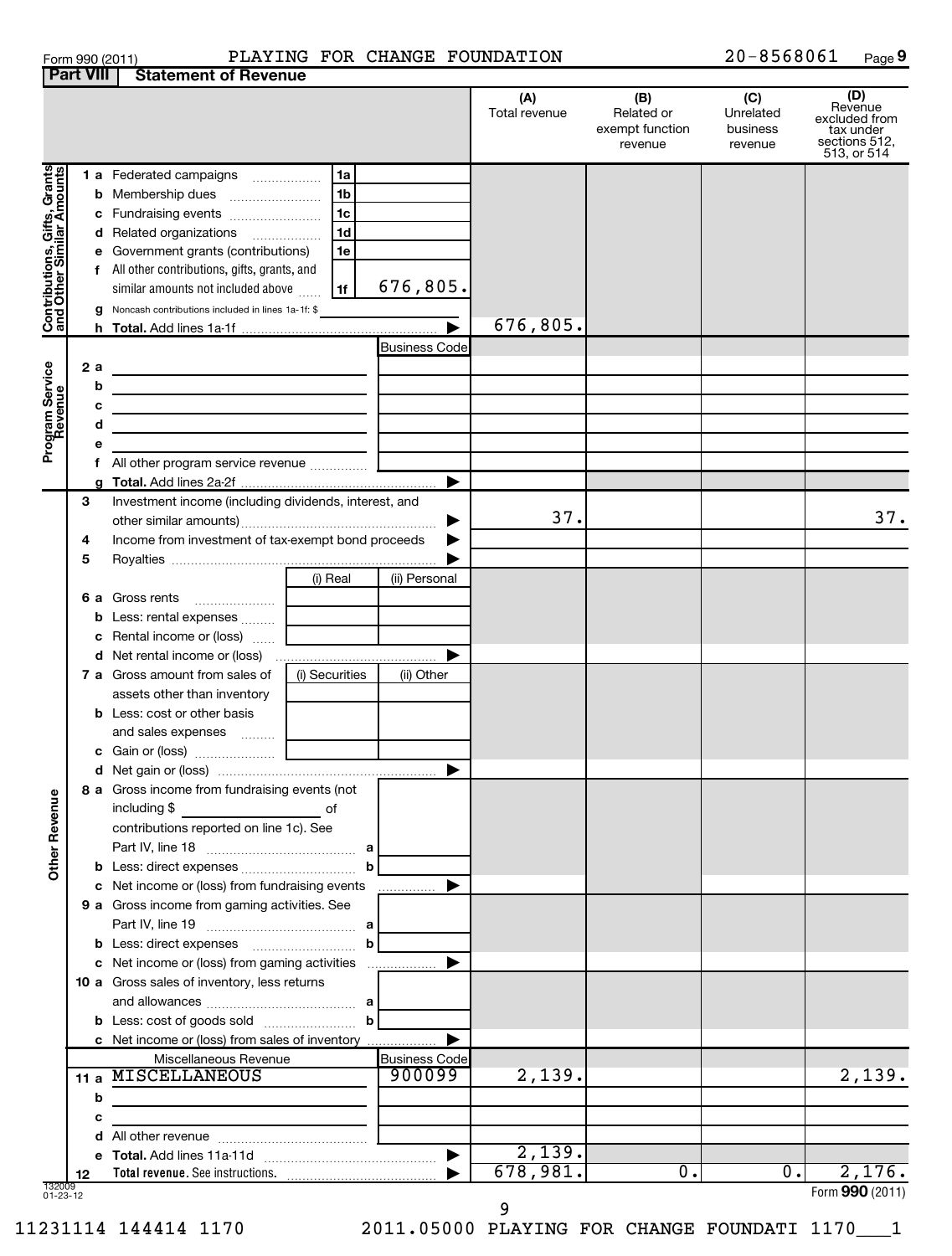# **Part IX Statement of Functional Expenses**

*Section 501(c)(3) and 501(c)(4) organizations must complete all columns. All other organizations must complete column (A) but are not required to complete columns (B), (C), and (D).*

|          | Check if Schedule O contains a response to any question in this Part IX [11] manufactured in the Schedule O contains a response to any question in this Part IX [11] manufactured in the Schedule O contains and the Schedule |                       |                                    |                                                      |                                |
|----------|-------------------------------------------------------------------------------------------------------------------------------------------------------------------------------------------------------------------------------|-----------------------|------------------------------------|------------------------------------------------------|--------------------------------|
|          | Do not include amounts reported on lines 6b,<br>7b, 8b, 9b, and 10b of Part VIII.                                                                                                                                             | (A)<br>Total expenses | (B)<br>Program service<br>expenses | $\overline{C}$<br>Management and<br>general expenses | (D)<br>Fundraising<br>expenses |
| 1.       | Grants and other assistance to governments and                                                                                                                                                                                |                       |                                    |                                                      |                                |
|          | organizations in the United States. See Part IV, line 21                                                                                                                                                                      |                       |                                    |                                                      |                                |
| 2        | Grants and other assistance to individuals in                                                                                                                                                                                 |                       |                                    |                                                      |                                |
|          | the United States. See Part IV, line 22                                                                                                                                                                                       |                       |                                    |                                                      |                                |
| 3        | Grants and other assistance to governments,                                                                                                                                                                                   |                       |                                    |                                                      |                                |
|          | organizations, and individuals outside the                                                                                                                                                                                    |                       |                                    |                                                      |                                |
|          | United States. See Part IV, lines 15 and 16                                                                                                                                                                                   |                       |                                    |                                                      |                                |
| 4        | Benefits paid to or for members                                                                                                                                                                                               |                       |                                    |                                                      |                                |
| 5        | Compensation of current officers, directors,                                                                                                                                                                                  |                       |                                    |                                                      |                                |
|          | trustees, and key employees                                                                                                                                                                                                   | 42,946.               | 20,614.                            | 13,743.                                              | 8,589.                         |
| 6        | Compensation not included above, to disqualified                                                                                                                                                                              |                       |                                    |                                                      |                                |
|          | persons (as defined under section 4958(f)(1)) and                                                                                                                                                                             |                       |                                    |                                                      |                                |
|          | persons described in section 4958(c)(3)(B)                                                                                                                                                                                    |                       |                                    |                                                      |                                |
| 7        | Other salaries and wages                                                                                                                                                                                                      | 48,596.               | 23,803.                            | 15,753.                                              | 9,040.                         |
| 8        | Pension plan accruals and contributions (include                                                                                                                                                                              |                       |                                    |                                                      |                                |
|          | section 401(k) and section 403(b) employer contributions)                                                                                                                                                                     |                       |                                    |                                                      |                                |
| 9        |                                                                                                                                                                                                                               |                       |                                    |                                                      |                                |
| 10       |                                                                                                                                                                                                                               |                       |                                    |                                                      |                                |
| 11       | Fees for services (non-employees):                                                                                                                                                                                            |                       |                                    |                                                      |                                |
| a        |                                                                                                                                                                                                                               |                       |                                    |                                                      |                                |
| b        |                                                                                                                                                                                                                               | 18,402.<br>9,075.     |                                    | 15,000.                                              | 3,402.                         |
| c        |                                                                                                                                                                                                                               |                       |                                    | 9,075.                                               |                                |
| d        |                                                                                                                                                                                                                               |                       |                                    |                                                      |                                |
| e        | Professional fundraising services. See Part IV, line 17                                                                                                                                                                       |                       |                                    |                                                      |                                |
| f        | Investment management fees                                                                                                                                                                                                    |                       |                                    |                                                      |                                |
| g        |                                                                                                                                                                                                                               | 229,827.              | 66,611.                            | 59,960.                                              | 103, 256.                      |
| 12       |                                                                                                                                                                                                                               | 37,776.               |                                    |                                                      | 7,279.                         |
| 13       |                                                                                                                                                                                                                               |                       | 7,452.                             | 23,045.                                              |                                |
| 14       |                                                                                                                                                                                                                               |                       |                                    |                                                      |                                |
| 15       |                                                                                                                                                                                                                               | 74,013.               | 35,913.                            | 23,848.                                              |                                |
| 16       |                                                                                                                                                                                                                               | 41,926.               | 24,790.                            | 2,860.                                               | 14, 252.<br>14,276.            |
| 17       | Travel                                                                                                                                                                                                                        |                       |                                    |                                                      |                                |
| 18       | Payments of travel or entertainment expenses                                                                                                                                                                                  |                       |                                    |                                                      |                                |
|          | for any federal, state, or local public officials                                                                                                                                                                             |                       |                                    |                                                      |                                |
| 19       | Conferences, conventions, and meetings                                                                                                                                                                                        |                       |                                    |                                                      |                                |
| 20       | Interest                                                                                                                                                                                                                      |                       |                                    |                                                      |                                |
| 21       |                                                                                                                                                                                                                               | 9,545.                |                                    | 9,545.                                               |                                |
| 22       | Depreciation, depletion, and amortization                                                                                                                                                                                     | 950.                  |                                    | 950.                                                 |                                |
| 23<br>24 | Insurance<br>Other expenses. Itemize expenses not covered                                                                                                                                                                     |                       |                                    |                                                      |                                |
|          | above. (List miscellaneous expenses in line 24e. If line                                                                                                                                                                      |                       |                                    |                                                      |                                |
|          | 24e amount exceeds 10% of line 25, column (A)<br>amount, list line 24e expenses on Schedule O.)                                                                                                                               |                       |                                    |                                                      |                                |
|          | a DIRECT PROG. ACTIVITIES                                                                                                                                                                                                     | 185,787.              | 185,787.                           |                                                      |                                |
| b        | <b>DONOR CULTIVATION</b>                                                                                                                                                                                                      | 14, 179.              |                                    |                                                      | 14,179.                        |
| C        | REPAIRS & MAINTENANCE                                                                                                                                                                                                         | 1,825.                |                                    | 1,825.                                               |                                |
| d        | TAXES, LICENSES & FEES                                                                                                                                                                                                        | 525.                  |                                    | 525.                                                 |                                |
| е        | All other expenses                                                                                                                                                                                                            |                       |                                    |                                                      |                                |
| 25       | Total functional expenses. Add lines 1 through 24e                                                                                                                                                                            | 715, 372.             | 364,970.                           | 176,129.                                             | 174,273.                       |
| 26       | Joint costs. Complete this line only if the organization                                                                                                                                                                      |                       |                                    |                                                      |                                |
|          | reported in column (B) joint costs from a combined                                                                                                                                                                            |                       |                                    |                                                      |                                |
|          | educational campaign and fundraising solicitation.                                                                                                                                                                            |                       |                                    |                                                      |                                |
|          | Check here $\blacktriangleright$<br>if following SOP 98-2 (ASC 958-720)                                                                                                                                                       |                       |                                    |                                                      |                                |
|          | 132010 01-23-12                                                                                                                                                                                                               |                       |                                    |                                                      | Form 990 (2011)                |

132010 01-23-12

11231114 144414 1170 2011.05000 PLAYING FOR CHANGE FOUNDATI 1170\_\_\_1 10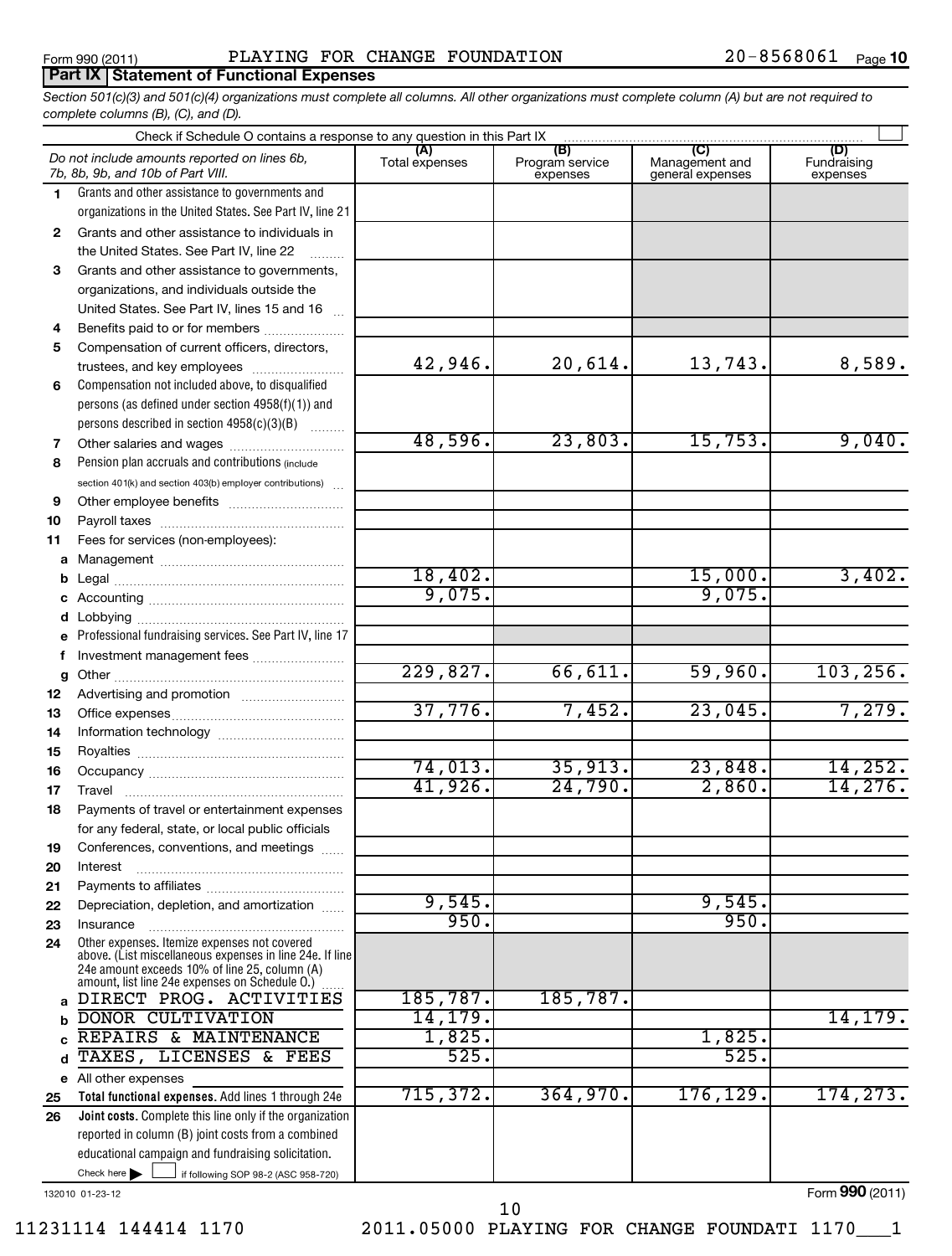| PLAYING FOR CHANGE FOUNDATION |  |  |  |  |
|-------------------------------|--|--|--|--|
|-------------------------------|--|--|--|--|

| Form 990 (2011) |                         | PLAYING | FOR | CHANGE | FOUNDATION | ົດ – | 8568061 | Page |
|-----------------|-------------------------|---------|-----|--------|------------|------|---------|------|
| <b>Part X</b>   | <b>Balance</b><br>Sheet |         |     |        |            |      |         |      |
|                 |                         |         |     |        |            |      |         |      |

|                             |              |                                                                                                                                                                                                                                |         | (A)<br>Beginning of year |                 | (B)<br>End of year |
|-----------------------------|--------------|--------------------------------------------------------------------------------------------------------------------------------------------------------------------------------------------------------------------------------|---------|--------------------------|-----------------|--------------------|
|                             | $\mathbf{1}$ |                                                                                                                                                                                                                                |         | 85,598.                  | 1               | 80,400.            |
|                             | 2            |                                                                                                                                                                                                                                |         |                          | $\mathbf{2}$    |                    |
|                             | з            |                                                                                                                                                                                                                                |         | 3                        | 21,391.         |                    |
|                             | 4            |                                                                                                                                                                                                                                |         | 4                        |                 |                    |
|                             | 5            | Receivables from current and former officers, directors, trustees, key                                                                                                                                                         |         |                          |                 |                    |
|                             |              | employees, and highest compensated employees. Complete Part II                                                                                                                                                                 |         |                          |                 |                    |
|                             |              | of Schedule L                                                                                                                                                                                                                  |         | 5                        |                 |                    |
|                             | 6            | Receivables from other disqualified persons (as defined under section                                                                                                                                                          |         |                          |                 |                    |
|                             |              | 4958(f)(1)), persons described in section 4958(c)(3)(B), and contributing                                                                                                                                                      |         |                          |                 |                    |
|                             |              | employers and sponsoring organizations of section 501(c)(9) voluntary                                                                                                                                                          |         |                          |                 |                    |
|                             |              |                                                                                                                                                                                                                                |         |                          | 6               |                    |
|                             | 7            |                                                                                                                                                                                                                                |         |                          | $\overline{7}$  |                    |
| Assets                      | 8            |                                                                                                                                                                                                                                |         |                          | 8               |                    |
|                             | 9            | Prepaid expenses and deferred charges [11] [11] Prepaid expenses and deferred charges [11] [11] Martin Martin (11] (11] Martin Martin (11] Martin Martin Martin Martin Martin Martin Martin Martin Martin Martin Martin Martin |         | 1,261.                   | 9               | 1,381.             |
|                             |              | <b>10a</b> Land, buildings, and equipment: cost or other                                                                                                                                                                       |         |                          |                 |                    |
|                             |              | basis. Complete Part VI of Schedule D  10a                                                                                                                                                                                     |         |                          |                 |                    |
|                             |              |                                                                                                                                                                                                                                |         |                          | 10 <sub>c</sub> |                    |
|                             | 11           |                                                                                                                                                                                                                                |         | 11                       |                 |                    |
|                             | 12           |                                                                                                                                                                                                                                |         | 12                       |                 |                    |
|                             | 13           |                                                                                                                                                                                                                                |         | 13                       |                 |                    |
|                             | 14           |                                                                                                                                                                                                                                | 40,351. | 14                       | 45,806.         |                    |
|                             | 15           |                                                                                                                                                                                                                                |         | 15                       |                 |                    |
|                             | 16           | <b>Total assets.</b> Add lines 1 through 15 (must equal line 34) <i></i>                                                                                                                                                       |         | 127, 210.                | 16              | 148,978.           |
|                             | 17           |                                                                                                                                                                                                                                |         | 17                       | 58, 159.        |                    |
|                             | 18           |                                                                                                                                                                                                                                |         | 18                       |                 |                    |
|                             | 19           |                                                                                                                                                                                                                                |         | 19                       |                 |                    |
|                             | 20           |                                                                                                                                                                                                                                |         |                          | 20              |                    |
|                             | 21           | Escrow or custodial account liability. Complete Part IV of Schedule D                                                                                                                                                          |         |                          | 21              |                    |
|                             | 22           | Payables to current and former officers, directors, trustees, key employees,                                                                                                                                                   |         |                          |                 |                    |
| Liabilities                 |              | highest compensated employees, and disqualified persons. Complete Part II                                                                                                                                                      |         |                          |                 |                    |
|                             |              | of Schedule L                                                                                                                                                                                                                  |         |                          | 22              |                    |
|                             | 23           | Secured mortgages and notes payable to unrelated third parties <i>manumum</i>                                                                                                                                                  |         |                          | 23              |                    |
|                             | 24           |                                                                                                                                                                                                                                |         |                          | 24              |                    |
|                             | 25           | Other liabilities (including federal income tax, payables to related third                                                                                                                                                     |         |                          |                 |                    |
|                             |              | parties, and other liabilities not included on lines 17-24). Complete Part X of                                                                                                                                                |         |                          |                 |                    |
|                             |              | Schedule D                                                                                                                                                                                                                     |         |                          | 25              |                    |
|                             | 26           | Total liabilities. Add lines 17 through 25                                                                                                                                                                                     |         | σ.                       | 26              | 58, 159.           |
|                             |              | Organizations that follow SFAS 117, check here $\blacktriangleright \Box X$ and complete                                                                                                                                       |         |                          |                 |                    |
|                             |              | lines 27 through 29, and lines 33 and 34.                                                                                                                                                                                      |         |                          |                 |                    |
|                             | 27           |                                                                                                                                                                                                                                |         | 127,210.                 | 27              | 74,152.            |
|                             | 28           |                                                                                                                                                                                                                                |         |                          | 28              | 16,667.            |
|                             | 29           | Permanently restricted net assets                                                                                                                                                                                              |         |                          | 29              |                    |
|                             |              | Organizations that do not follow SFAS 117, check here $\blacktriangleright$                                                                                                                                                    | and     |                          |                 |                    |
|                             |              | complete lines 30 through 34.                                                                                                                                                                                                  |         |                          |                 |                    |
|                             | 30           |                                                                                                                                                                                                                                |         |                          | 30              |                    |
| Net Assets or Fund Balances | 31           | Paid-in or capital surplus, or land, building, or equipment fund                                                                                                                                                               |         |                          | 31              |                    |
|                             | 32           | Retained earnings, endowment, accumulated income, or other funds                                                                                                                                                               |         | 127, 210.                | 32              | 90, 819.           |
|                             | 33           |                                                                                                                                                                                                                                |         | 127, 210.                | 33              | 148,978.           |
|                             | 34           |                                                                                                                                                                                                                                |         |                          | 34              |                    |

Form (2011) **990**

# **Part X** |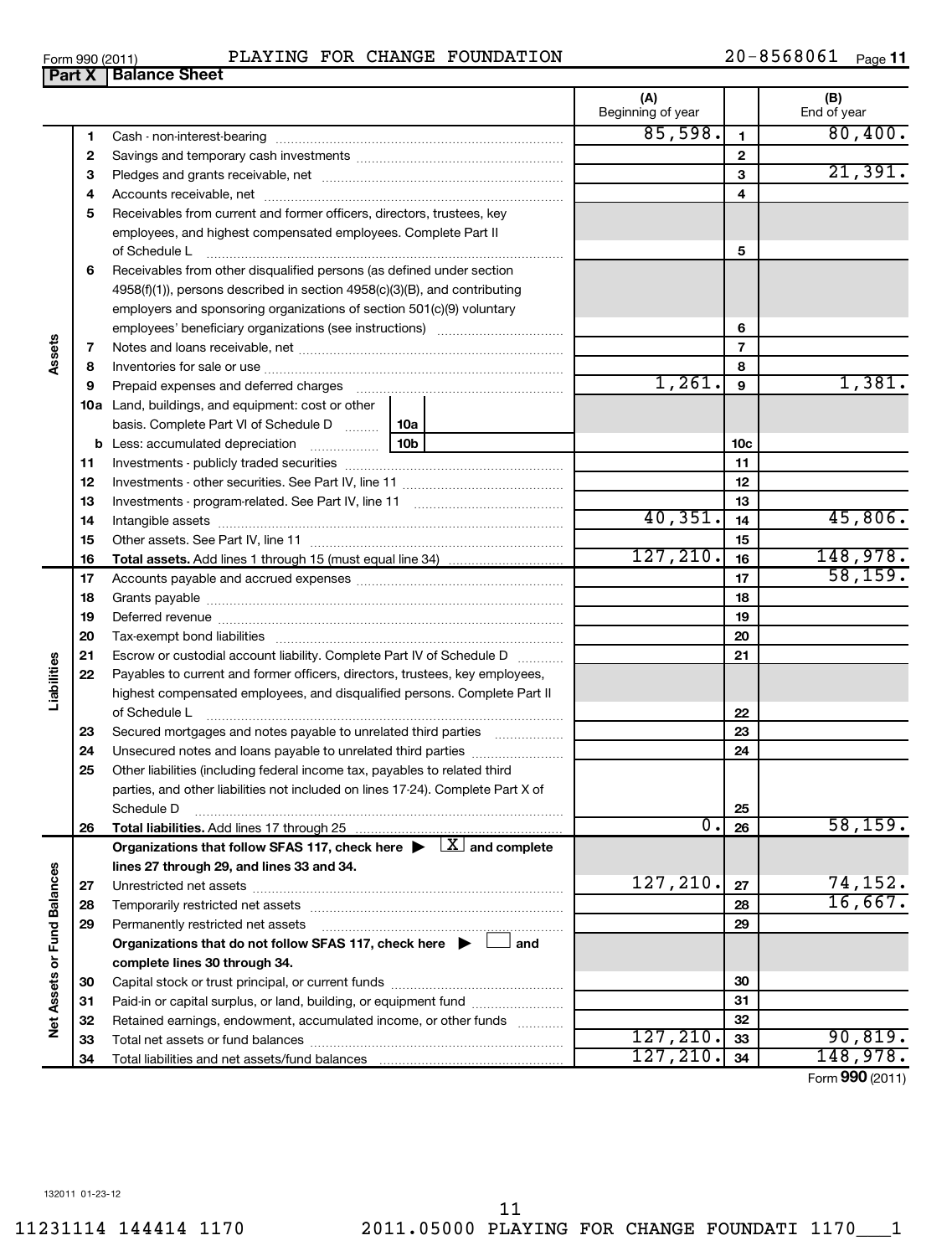|    | PLAYING FOR CHANGE FOUNDATION<br>Form 990 (2011)                                                                                     | 20-8568061              |                 |     | Page $12$               |
|----|--------------------------------------------------------------------------------------------------------------------------------------|-------------------------|-----------------|-----|-------------------------|
|    | <b>Part XI Reconciliation of Net Assets</b>                                                                                          |                         |                 |     |                         |
|    |                                                                                                                                      |                         |                 |     |                         |
|    |                                                                                                                                      |                         |                 |     |                         |
| 1  |                                                                                                                                      | $\mathbf{1}$            |                 |     | 678,981.                |
| 2  |                                                                                                                                      |                         |                 |     | 715, 372.               |
| З  |                                                                                                                                      | 3                       |                 |     | $-36,391.$              |
| 4  |                                                                                                                                      | $\overline{\mathbf{4}}$ |                 |     | 127, 210.               |
| 5  |                                                                                                                                      | 5                       |                 |     | 0.                      |
| 6  | Net assets or fund balances at end of year. Combine lines 3, 4, and 5 (must equal Part X, line 33, column (B))                       | 6                       |                 |     | 90,819.                 |
|    | Part XII Financial Statements and Reporting                                                                                          |                         |                 |     |                         |
|    |                                                                                                                                      |                         |                 |     | $\overline{\mathbf{x}}$ |
|    |                                                                                                                                      |                         |                 | Yes | <b>No</b>               |
| 1  | $\lfloor \underline{X} \rfloor$ Accrual<br>Accounting method used to prepare the Form 990: $\Box$ Cash<br>Other                      |                         |                 |     |                         |
|    | If the organization changed its method of accounting from a prior year or checked "Other," explain in Schedule O.                    |                         |                 |     |                         |
| 2a | Were the organization's financial statements compiled or reviewed by an independent accountant?                                      |                         | 2a              | X   |                         |
| b  | Were the organization's financial statements audited by an independent accountant?                                                   |                         | 2 <sub>b</sub>  |     | $\overline{\mathtt{x}}$ |
| с  | If "Yes" to line 2a or 2b, does the organization have a committee that assumes responsibility for oversight of the audit,            |                         |                 |     |                         |
|    |                                                                                                                                      |                         | 2c              | x   |                         |
|    | If the organization changed either its oversight process or selection process during the tax year, explain in Schedule O.            |                         |                 |     |                         |
|    | d If "Yes" to line 2a or 2b, check a box below to indicate whether the financial statements for the year were issued on a            |                         |                 |     |                         |
|    | separate basis, consolidated basis, or both:                                                                                         |                         |                 |     |                         |
|    | $\lfloor \underline{X} \rfloor$ Separate basis<br>Both consolidated and separate basis<br>Consolidated basis                         |                         |                 |     |                         |
|    | 3a As a result of a federal award, was the organization required to undergo an audit or audits as set forth in the Single Audit      |                         |                 |     |                         |
|    | Act and OMB Circular A-133?                                                                                                          |                         | За              |     | x                       |
|    | <b>b</b> If "Yes," did the organization undergo the required audit or audits? If the organization did not undergo the required audit |                         |                 |     |                         |
|    |                                                                                                                                      |                         | 3 <sub>b</sub>  |     |                         |
|    |                                                                                                                                      |                         | Form 990 (2011) |     |                         |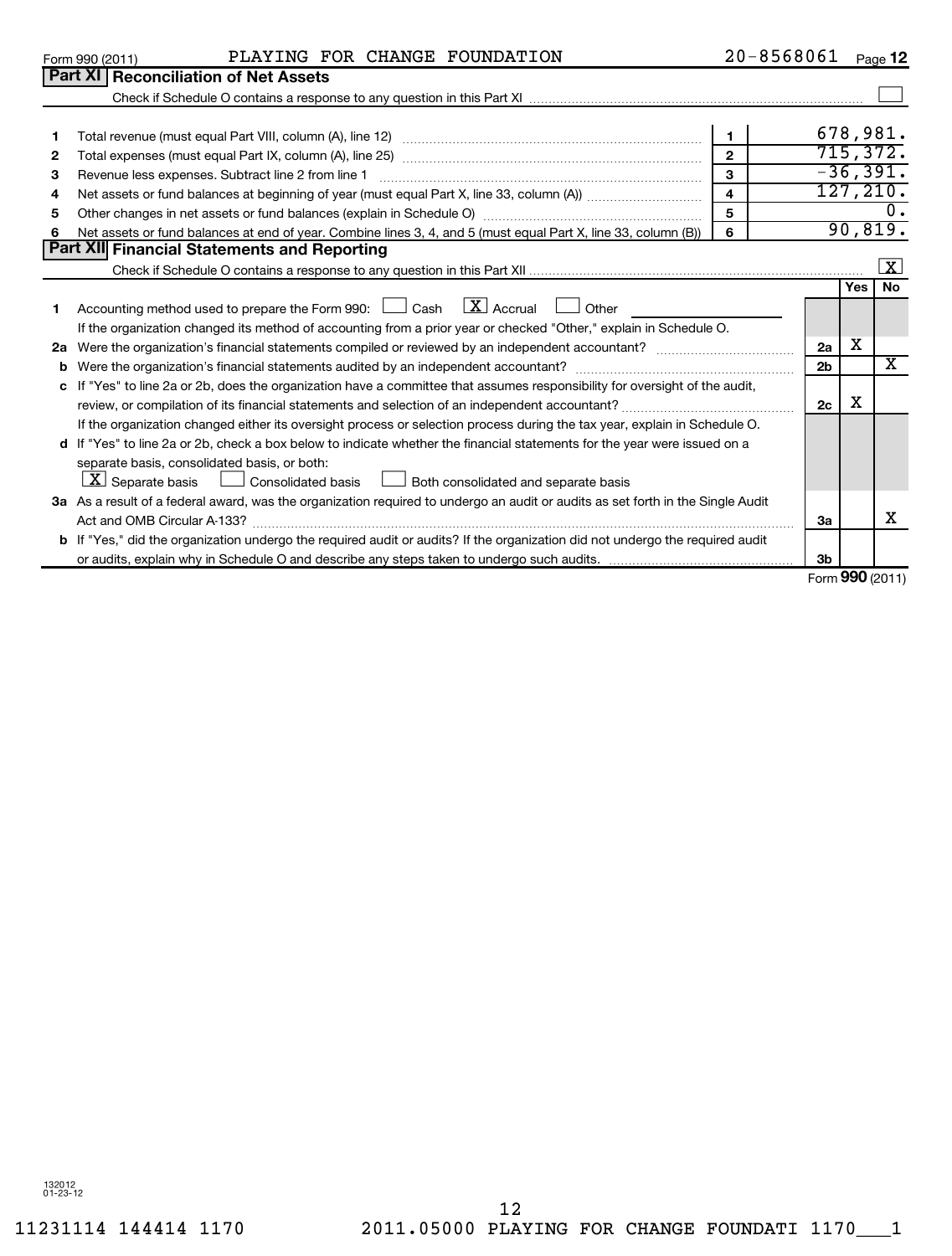| <b>SCHEDULE A</b>                                                   |                                                                                                                                                                            |                                                 |                                                                                                                                               |                                               |                                                   |                      |  |                                     |  | OMB No. 1545-0047                     |            |    |
|---------------------------------------------------------------------|----------------------------------------------------------------------------------------------------------------------------------------------------------------------------|-------------------------------------------------|-----------------------------------------------------------------------------------------------------------------------------------------------|-----------------------------------------------|---------------------------------------------------|----------------------|--|-------------------------------------|--|---------------------------------------|------------|----|
|                                                                     | (Form 990 or 990-EZ)                                                                                                                                                       | <b>Public Charity Status and Public Support</b> |                                                                                                                                               |                                               |                                                   |                      |  |                                     |  |                                       |            |    |
|                                                                     |                                                                                                                                                                            |                                                 | Complete if the organization is a section 501(c)(3) organization or a section                                                                 |                                               |                                                   |                      |  |                                     |  |                                       |            |    |
|                                                                     | Department of the Treasury                                                                                                                                                 |                                                 | 4947(a)(1) nonexempt charitable trust.                                                                                                        |                                               |                                                   |                      |  |                                     |  | <b>Open to Public</b>                 |            |    |
| <b>Internal Revenue Service</b>                                     |                                                                                                                                                                            |                                                 | Attach to Form 990 or Form 990-EZ. > See separate instructions.                                                                               |                                               |                                                   |                      |  |                                     |  |                                       | Inspection |    |
|                                                                     | Name of the organization                                                                                                                                                   |                                                 |                                                                                                                                               |                                               |                                                   |                      |  |                                     |  | <b>Employer identification number</b> |            |    |
|                                                                     |                                                                                                                                                                            |                                                 | PLAYING FOR CHANGE FOUNDATION                                                                                                                 |                                               |                                                   |                      |  |                                     |  | $20 - 8568061$                        |            |    |
| <b>Part I</b>                                                       |                                                                                                                                                                            |                                                 | Reason for Public Charity Status (All organizations must complete this part.) See instructions.                                               |                                               |                                                   |                      |  |                                     |  |                                       |            |    |
|                                                                     |                                                                                                                                                                            |                                                 | The organization is not a private foundation because it is: (For lines 1 through 11, check only one box.)                                     |                                               |                                                   |                      |  |                                     |  |                                       |            |    |
|                                                                     |                                                                                                                                                                            |                                                 |                                                                                                                                               |                                               |                                                   |                      |  |                                     |  |                                       |            |    |
| 1                                                                   | A church, convention of churches, or association of churches described in section 170(b)(1)(A)(i).<br>A school described in section 170(b)(1)(A)(ii). (Attach Schedule E.) |                                                 |                                                                                                                                               |                                               |                                                   |                      |  |                                     |  |                                       |            |    |
| 2                                                                   |                                                                                                                                                                            |                                                 |                                                                                                                                               |                                               |                                                   |                      |  |                                     |  |                                       |            |    |
| 3                                                                   | A hospital or a cooperative hospital service organization described in section 170(b)(1)(A)(iii).                                                                          |                                                 |                                                                                                                                               |                                               |                                                   |                      |  |                                     |  |                                       |            |    |
|                                                                     | A medical research organization operated in conjunction with a hospital described in section 170(b)(1)(A)(iii). Enter the hospital's name,                                 |                                                 |                                                                                                                                               |                                               |                                                   |                      |  |                                     |  |                                       |            |    |
|                                                                     | city, and state:                                                                                                                                                           |                                                 |                                                                                                                                               |                                               |                                                   |                      |  |                                     |  |                                       |            |    |
| 5                                                                   |                                                                                                                                                                            |                                                 | An organization operated for the benefit of a college or university owned or operated by a governmental unit described in                     |                                               |                                                   |                      |  |                                     |  |                                       |            |    |
|                                                                     |                                                                                                                                                                            | section 170(b)(1)(A)(iv). (Complete Part II.)   |                                                                                                                                               |                                               |                                                   |                      |  |                                     |  |                                       |            |    |
| 6                                                                   |                                                                                                                                                                            |                                                 | A federal, state, or local government or governmental unit described in section 170(b)(1)(A)(v).                                              |                                               |                                                   |                      |  |                                     |  |                                       |            |    |
| <u>x  </u><br>7                                                     |                                                                                                                                                                            |                                                 | An organization that normally receives a substantial part of its support from a governmental unit or from the general public described in     |                                               |                                                   |                      |  |                                     |  |                                       |            |    |
|                                                                     |                                                                                                                                                                            | section 170(b)(1)(A)(vi). (Complete Part II.)   |                                                                                                                                               |                                               |                                                   |                      |  |                                     |  |                                       |            |    |
| 8                                                                   |                                                                                                                                                                            |                                                 | A community trust described in section 170(b)(1)(A)(vi). (Complete Part II.)                                                                  |                                               |                                                   |                      |  |                                     |  |                                       |            |    |
| 9                                                                   |                                                                                                                                                                            |                                                 | An organization that normally receives: (1) more than 33 1/3% of its support from contributions, membership fees, and gross receipts from     |                                               |                                                   |                      |  |                                     |  |                                       |            |    |
|                                                                     |                                                                                                                                                                            |                                                 | activities related to its exempt functions - subject to certain exceptions, and (2) no more than 33 1/3% of its support from gross investment |                                               |                                                   |                      |  |                                     |  |                                       |            |    |
|                                                                     |                                                                                                                                                                            |                                                 | income and unrelated business taxable income (less section 511 tax) from businesses acquired by the organization after June 30, 1975.         |                                               |                                                   |                      |  |                                     |  |                                       |            |    |
|                                                                     |                                                                                                                                                                            | See section 509(a)(2). (Complete Part III.)     |                                                                                                                                               |                                               |                                                   |                      |  |                                     |  |                                       |            |    |
| 10                                                                  |                                                                                                                                                                            |                                                 | An organization organized and operated exclusively to test for public safety. See section 509(a)(4).                                          |                                               |                                                   |                      |  |                                     |  |                                       |            |    |
| 11                                                                  |                                                                                                                                                                            |                                                 | An organization organized and operated exclusively for the benefit of, to perform the functions of, or to carry out the purposes of one or    |                                               |                                                   |                      |  |                                     |  |                                       |            |    |
|                                                                     |                                                                                                                                                                            |                                                 | more publicly supported organizations described in section 509(a)(1) or section 509(a)(2). See section 509(a)(3). Check the box that          |                                               |                                                   |                      |  |                                     |  |                                       |            |    |
|                                                                     |                                                                                                                                                                            |                                                 | describes the type of supporting organization and complete lines 11e through 11h.                                                             |                                               |                                                   |                      |  |                                     |  |                                       |            |    |
|                                                                     | $\perp$ Type I<br>a L                                                                                                                                                      | $\mathbf b$                                     | 」Type II                                                                                                                                      | $c$ $\Box$ Type III - Functionally integrated |                                                   |                      |  |                                     |  | Type III - Other                      |            |    |
| е                                                                   |                                                                                                                                                                            |                                                 | By checking this box, I certify that the organization is not controlled directly or indirectly by one or more disqualified persons other than |                                               |                                                   |                      |  |                                     |  |                                       |            |    |
|                                                                     |                                                                                                                                                                            |                                                 | foundation managers and other than one or more publicly supported organizations described in section 509(a)(1) or section 509(a)(2).          |                                               |                                                   |                      |  |                                     |  |                                       |            |    |
| f                                                                   |                                                                                                                                                                            |                                                 | If the organization received a written determination from the IRS that it is a Type I, Type II, or Type III                                   |                                               |                                                   |                      |  |                                     |  |                                       |            |    |
|                                                                     |                                                                                                                                                                            | supporting organization, check this box         |                                                                                                                                               |                                               |                                                   |                      |  |                                     |  |                                       |            |    |
| g                                                                   |                                                                                                                                                                            |                                                 | Since August 17, 2006, has the organization accepted any gift or contribution from any of the following persons?                              |                                               |                                                   |                      |  |                                     |  |                                       |            |    |
|                                                                     | (i)                                                                                                                                                                        |                                                 | A person who directly or indirectly controls, either alone or together with persons described in (ii) and (iii) below,                        |                                               |                                                   |                      |  |                                     |  |                                       | Yes        | No |
|                                                                     |                                                                                                                                                                            |                                                 | the governing body of the supported organization?                                                                                             |                                               |                                                   |                      |  |                                     |  | 11g(i)                                |            |    |
|                                                                     |                                                                                                                                                                            |                                                 |                                                                                                                                               |                                               |                                                   |                      |  |                                     |  | 11g(ii)                               |            |    |
|                                                                     |                                                                                                                                                                            |                                                 |                                                                                                                                               |                                               |                                                   |                      |  |                                     |  | 11g(iii)                              |            |    |
| h                                                                   |                                                                                                                                                                            |                                                 | Provide the following information about the supported organization(s).                                                                        |                                               |                                                   |                      |  |                                     |  |                                       |            |    |
|                                                                     |                                                                                                                                                                            |                                                 |                                                                                                                                               |                                               |                                                   |                      |  |                                     |  |                                       |            |    |
|                                                                     | (i) Name of supported                                                                                                                                                      | (ii) EIN                                        | (iii) Type of                                                                                                                                 |                                               | (iv) is the organization $(v)$ Did you notify the |                      |  | (vi) is the<br>organization in col. |  | (vii) Amount of                       |            |    |
|                                                                     | organization                                                                                                                                                               |                                                 | organization<br>(described on lines 1-9                                                                                                       |                                               | in col. (i) listed in your                        | organization in col. |  | $(i)$ organized in the U.S.?        |  |                                       | support    |    |
| governing document?<br>(i) of your support?<br>above or IRC section |                                                                                                                                                                            |                                                 |                                                                                                                                               |                                               |                                                   |                      |  |                                     |  |                                       |            |    |
|                                                                     | (see instructions))<br>Yes<br>Yes<br>No<br>Yes<br>No<br>No                                                                                                                 |                                                 |                                                                                                                                               |                                               |                                                   |                      |  |                                     |  |                                       |            |    |
|                                                                     |                                                                                                                                                                            |                                                 |                                                                                                                                               |                                               |                                                   |                      |  |                                     |  |                                       |            |    |
|                                                                     |                                                                                                                                                                            |                                                 |                                                                                                                                               |                                               |                                                   |                      |  |                                     |  |                                       |            |    |
|                                                                     |                                                                                                                                                                            |                                                 |                                                                                                                                               |                                               |                                                   |                      |  |                                     |  |                                       |            |    |
|                                                                     |                                                                                                                                                                            |                                                 |                                                                                                                                               |                                               |                                                   |                      |  |                                     |  |                                       |            |    |
|                                                                     |                                                                                                                                                                            |                                                 |                                                                                                                                               |                                               |                                                   |                      |  |                                     |  |                                       |            |    |
|                                                                     |                                                                                                                                                                            |                                                 |                                                                                                                                               |                                               |                                                   |                      |  |                                     |  |                                       |            |    |

LHA **For Paperwork Reduction Act Notice, see the Instructions for Form 990 or 990-EZ.**

**Schedule A (Form 990 or 990-EZ) 2011**

OMB No. 1545-0047

132021 01-24-12

**Total**

 $\mathbf{I}$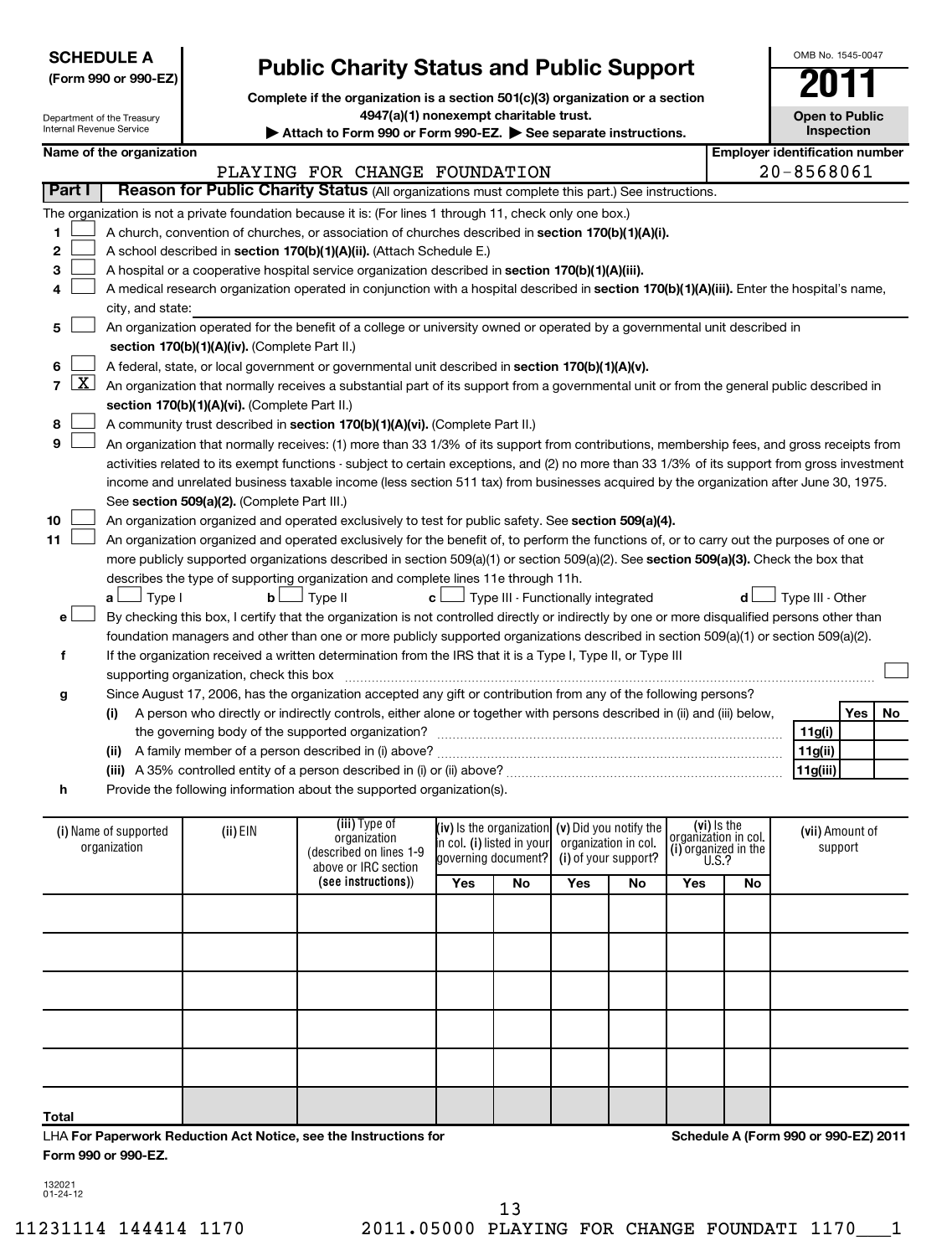# Schedule A (Form 990 or 990-EZ) 2011 PLAYING FOR CHANGE FOUNDATION  $20-8568061$  Page

20-8568061 Page 2

(Complete only if you checked the box on line 5, 7, or 8 of Part I or if the organization failed to qualify under Part III. If the organization fails to qualify under the tests listed below, please complete Part III.) **Part II** Support Schedule for Organizations Described in Sections 170(b)(1)(A)(iv) and 170(b)(1)(A)(vi)

|    | <b>Section A. Public Support</b>                                                                                                                                                                                               |          |            |                                |            |                                      |                                           |
|----|--------------------------------------------------------------------------------------------------------------------------------------------------------------------------------------------------------------------------------|----------|------------|--------------------------------|------------|--------------------------------------|-------------------------------------------|
|    | Calendar year (or fiscal year beginning in)                                                                                                                                                                                    | (a) 2007 | (b) 2008   | (c) 2009                       | $(d)$ 2010 | (e) 2011                             | (f) Total                                 |
|    | 1 Gifts, grants, contributions, and                                                                                                                                                                                            |          |            |                                |            |                                      |                                           |
|    | membership fees received. (Do not                                                                                                                                                                                              |          |            |                                |            |                                      |                                           |
|    | include any "unusual grants.")                                                                                                                                                                                                 | 116,006. |            | $138,622.$ 192, 911.           | 636,423.   | 676,805.                             | 1,760,767.                                |
|    | 2 Tax revenues levied for the organ-                                                                                                                                                                                           |          |            |                                |            |                                      |                                           |
|    | ization's benefit and either paid to                                                                                                                                                                                           |          |            |                                |            |                                      |                                           |
|    | or expended on its behalf                                                                                                                                                                                                      |          |            |                                |            |                                      |                                           |
|    | 3 The value of services or facilities                                                                                                                                                                                          |          |            |                                |            |                                      |                                           |
|    | furnished by a governmental unit to                                                                                                                                                                                            |          |            |                                |            |                                      |                                           |
|    | the organization without charge                                                                                                                                                                                                |          |            |                                |            |                                      |                                           |
|    | <b>Total.</b> Add lines 1 through 3                                                                                                                                                                                            | 116,006. |            | $138,622.$ 192, 911. 636, 423. |            | 676,805.                             | 1,760,767.                                |
| 5. | The portion of total contributions                                                                                                                                                                                             |          |            |                                |            |                                      |                                           |
|    | by each person (other than a                                                                                                                                                                                                   |          |            |                                |            |                                      |                                           |
|    | governmental unit or publicly                                                                                                                                                                                                  |          |            |                                |            |                                      |                                           |
|    | supported organization) included                                                                                                                                                                                               |          |            |                                |            |                                      |                                           |
|    | on line 1 that exceeds 2% of the                                                                                                                                                                                               |          |            |                                |            |                                      |                                           |
|    | amount shown on line 11,                                                                                                                                                                                                       |          |            |                                |            |                                      |                                           |
|    | column (f)                                                                                                                                                                                                                     |          |            |                                |            |                                      | <u>927,475.</u>                           |
|    | 6 Public support. Subtract line 5 from line 4.                                                                                                                                                                                 |          |            |                                |            |                                      | 833, 292.                                 |
|    | <b>Section B. Total Support</b>                                                                                                                                                                                                |          |            |                                |            |                                      |                                           |
|    | Calendar year (or fiscal year beginning in)                                                                                                                                                                                    | (a) 2007 | $(b)$ 2008 | $(c)$ 2009                     | (d) 2010   | (e) 2011                             | (f) Total                                 |
|    | <b>7</b> Amounts from line 4                                                                                                                                                                                                   | 116,006. | 138,622.   | 192,911.                       | 636, 423.  | 676,805.                             | 1,760,767.                                |
| 8  | Gross income from interest,                                                                                                                                                                                                    |          |            |                                |            |                                      |                                           |
|    | dividends, payments received on                                                                                                                                                                                                |          |            |                                |            |                                      |                                           |
|    | securities loans, rents, royalties                                                                                                                                                                                             |          |            |                                |            |                                      |                                           |
|    | and income from similar sources                                                                                                                                                                                                | 608.     | 580.       | 182.                           | 538.       | 37.                                  | 1,945.                                    |
| 9  | Net income from unrelated business                                                                                                                                                                                             |          |            |                                |            |                                      |                                           |
|    | activities, whether or not the                                                                                                                                                                                                 |          |            |                                |            |                                      |                                           |
|    | business is regularly carried on                                                                                                                                                                                               |          |            |                                |            |                                      |                                           |
|    | 10 Other income. Do not include gain                                                                                                                                                                                           |          |            |                                |            |                                      |                                           |
|    | or loss from the sale of capital                                                                                                                                                                                               |          |            |                                |            |                                      |                                           |
|    | assets (Explain in Part IV.)                                                                                                                                                                                                   |          |            |                                |            | 2,139.                               | 2,139.                                    |
| 11 | Total support. Add lines 7 through 10                                                                                                                                                                                          |          |            |                                |            |                                      | 1,764,851.                                |
|    | 12 Gross receipts from related activities, etc. (see instructions)                                                                                                                                                             |          |            |                                |            | 12                                   |                                           |
|    | 13 First five years. If the Form 990 is for the organization's first, second, third, fourth, or fifth tax year as a section 501(c)(3)                                                                                          |          |            |                                |            |                                      |                                           |
|    | organization, check this box and stop here<br><b>Section C. Computation of Public Support Percentage</b>                                                                                                                       |          |            |                                |            |                                      |                                           |
|    |                                                                                                                                                                                                                                |          |            |                                |            | 14                                   | 47.22                                     |
|    |                                                                                                                                                                                                                                |          |            |                                |            | 15                                   | $\%$<br>%                                 |
|    | 16a 33 1/3% support test - 2011. If the organization did not check the box on line 13, and line 14 is 33 1/3% or more, check this box and                                                                                      |          |            |                                |            |                                      |                                           |
|    | stop here. The organization qualifies as a publicly supported organization [11] manuscription manuscription manuscription manuscription manuscription manuscription manuscription of the state of the state of the state of th |          |            |                                |            |                                      | $\blacktriangleright$ $\lfloor x \rfloor$ |
|    | b 33 1/3% support test - 2010. If the organization did not check a box on line 13 or 16a, and line 15 is 33 1/3% or more, check this box                                                                                       |          |            |                                |            |                                      |                                           |
|    |                                                                                                                                                                                                                                |          |            |                                |            |                                      |                                           |
|    | 17a 10% -facts-and-circumstances test - 2011. If the organization did not check a box on line 13, 16a, or 16b, and line 14 is 10% or more,                                                                                     |          |            |                                |            |                                      |                                           |
|    | and if the organization meets the "facts-and-circumstances" test, check this box and stop here. Explain in Part IV how the organization                                                                                        |          |            |                                |            |                                      |                                           |
|    | meets the "facts-and-circumstances" test. The organization qualifies as a publicly supported organization <i>manumumumum</i>                                                                                                   |          |            |                                |            |                                      |                                           |
|    | b 10% -facts-and-circumstances test - 2010. If the organization did not check a box on line 13, 16a, 16b, or 17a, and line 15 is 10% or                                                                                        |          |            |                                |            |                                      |                                           |
|    | more, and if the organization meets the "facts-and-circumstances" test, check this box and stop here. Explain in Part IV how the                                                                                               |          |            |                                |            |                                      |                                           |
|    | organization meets the "facts-and-circumstances" test. The organization qualifies as a publicly supported organization                                                                                                         |          |            |                                |            |                                      |                                           |
| 18 | Private foundation. If the organization did not check a box on line 13, 16a, 16b, 17a, or 17b, check this box and see instructions                                                                                             |          |            |                                |            |                                      |                                           |
|    |                                                                                                                                                                                                                                |          |            |                                |            | Schedule A (Form 990 or 990-EZ) 2011 |                                           |

132022 01-24-12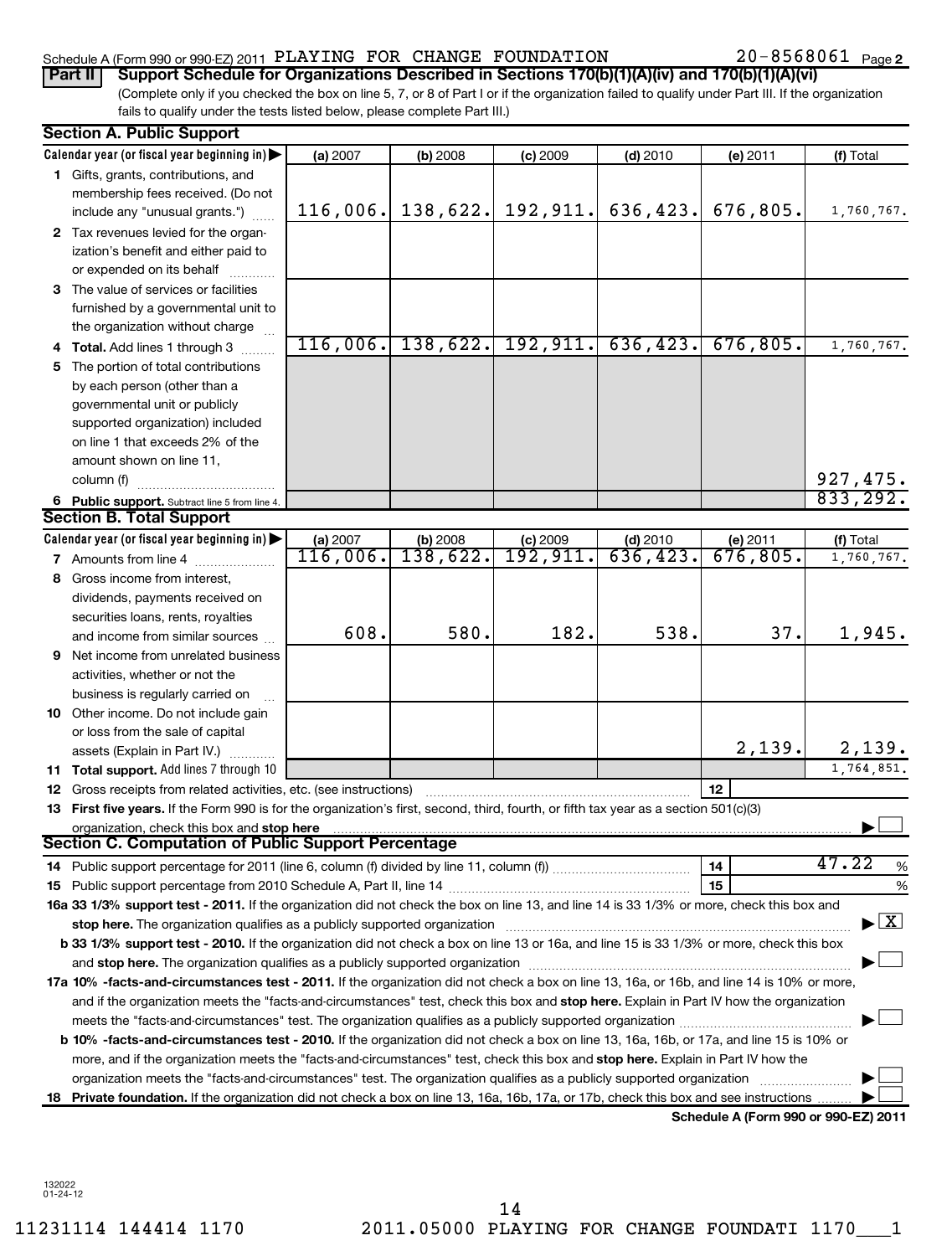# **Part III** Support Schedule for Organizations Described in Section 509(a)(2)

(Complete only if you checked the box on line 9 of Part I or if the organization failed to qualify under Part II. If the organization fails to qualify under the tests listed below, please complete Part II.)

|    | Calendar year (or fiscal year beginning in) $\blacktriangleright$                                                                                   | (a) 2007 | (b) 2008 | (c) 2009 | $(d)$ 2010 |    | (e) 2011 | (f) Total                            |
|----|-----------------------------------------------------------------------------------------------------------------------------------------------------|----------|----------|----------|------------|----|----------|--------------------------------------|
|    | 1 Gifts, grants, contributions, and                                                                                                                 |          |          |          |            |    |          |                                      |
|    | membership fees received. (Do not                                                                                                                   |          |          |          |            |    |          |                                      |
|    | include any "unusual grants.")                                                                                                                      |          |          |          |            |    |          |                                      |
|    | 2 Gross receipts from admissions.                                                                                                                   |          |          |          |            |    |          |                                      |
|    | merchandise sold or services per-<br>formed, or facilities furnished in                                                                             |          |          |          |            |    |          |                                      |
|    | any activity that is related to the                                                                                                                 |          |          |          |            |    |          |                                      |
|    | organization's tax-exempt purpose                                                                                                                   |          |          |          |            |    |          |                                      |
| 3  | Gross receipts from activities that                                                                                                                 |          |          |          |            |    |          |                                      |
|    | are not an unrelated trade or bus-                                                                                                                  |          |          |          |            |    |          |                                      |
|    | iness under section 513                                                                                                                             |          |          |          |            |    |          |                                      |
| 4  | Tax revenues levied for the organ-                                                                                                                  |          |          |          |            |    |          |                                      |
|    | ization's benefit and either paid to                                                                                                                |          |          |          |            |    |          |                                      |
|    | or expended on its behalf                                                                                                                           |          |          |          |            |    |          |                                      |
| 5  | The value of services or facilities                                                                                                                 |          |          |          |            |    |          |                                      |
|    | furnished by a governmental unit to                                                                                                                 |          |          |          |            |    |          |                                      |
|    | the organization without charge                                                                                                                     |          |          |          |            |    |          |                                      |
| 6  | Total. Add lines 1 through 5                                                                                                                        |          |          |          |            |    |          |                                      |
|    | 7a Amounts included on lines 1, 2, and                                                                                                              |          |          |          |            |    |          |                                      |
|    | 3 received from disqualified persons                                                                                                                |          |          |          |            |    |          |                                      |
|    | <b>b</b> Amounts included on lines 2 and 3 received                                                                                                 |          |          |          |            |    |          |                                      |
|    | from other than disqualified persons that<br>exceed the greater of \$5,000 or 1% of the                                                             |          |          |          |            |    |          |                                      |
|    | amount on line 13 for the year                                                                                                                      |          |          |          |            |    |          |                                      |
|    | c Add lines 7a and 7b                                                                                                                               |          |          |          |            |    |          |                                      |
|    | 8 Public support (Subtract line 7c from line 6.)                                                                                                    |          |          |          |            |    |          |                                      |
|    | <b>Section B. Total Support</b>                                                                                                                     |          |          |          |            |    |          |                                      |
|    | Calendar year (or fiscal year beginning in)                                                                                                         | (a) 2007 | (b) 2008 | (c) 2009 | $(d)$ 2010 |    | (e) 2011 | (f) Total                            |
|    | 9 Amounts from line 6                                                                                                                               |          |          |          |            |    |          |                                      |
|    | <b>10a</b> Gross income from interest,                                                                                                              |          |          |          |            |    |          |                                      |
|    | dividends, payments received on<br>securities loans, rents, royalties                                                                               |          |          |          |            |    |          |                                      |
|    | and income from similar sources                                                                                                                     |          |          |          |            |    |          |                                      |
|    | <b>b</b> Unrelated business taxable income                                                                                                          |          |          |          |            |    |          |                                      |
|    | (less section 511 taxes) from businesses                                                                                                            |          |          |          |            |    |          |                                      |
|    | acquired after June 30, 1975<br>$\frac{1}{2}$                                                                                                       |          |          |          |            |    |          |                                      |
|    | c Add lines 10a and 10b                                                                                                                             |          |          |          |            |    |          |                                      |
|    | 11 Net income from unrelated business                                                                                                               |          |          |          |            |    |          |                                      |
|    | activities not included in line 10b.                                                                                                                |          |          |          |            |    |          |                                      |
|    | whether or not the business is<br>regularly carried on                                                                                              |          |          |          |            |    |          |                                      |
|    | 12 Other income. Do not include gain                                                                                                                |          |          |          |            |    |          |                                      |
|    | or loss from the sale of capital                                                                                                                    |          |          |          |            |    |          |                                      |
|    | assets (Explain in Part IV.)<br>13 Total support (Add lines 9, 10c, 11, and 12.)                                                                    |          |          |          |            |    |          |                                      |
|    | 14 First five years. If the Form 990 is for the organization's first, second, third, fourth, or fifth tax year as a section 501(c)(3) organization, |          |          |          |            |    |          |                                      |
|    |                                                                                                                                                     |          |          |          |            |    |          |                                      |
|    |                                                                                                                                                     |          |          |          |            |    |          |                                      |
|    | check this box and stop here <i>macuum macuum macuum macuum macuum macuum macuum macuum macuum macuum</i>                                           |          |          |          |            |    |          |                                      |
|    | <b>Section C. Computation of Public Support Percentage</b>                                                                                          |          |          |          |            |    |          |                                      |
|    |                                                                                                                                                     |          |          |          |            | 15 |          |                                      |
| 16 |                                                                                                                                                     |          |          |          |            | 16 |          |                                      |
|    | Section D. Computation of Investment Income Percentage                                                                                              |          |          |          |            |    |          |                                      |
|    |                                                                                                                                                     |          |          |          |            | 17 |          |                                      |
| 18 | Investment income percentage from 2010 Schedule A, Part III, line 17                                                                                |          |          |          |            | 18 |          |                                      |
|    | 19a 33 1/3% support tests - 2011. If the organization did not check the box on line 14, and line 15 is more than 33 1/3%, and line 17 is not        |          |          |          |            |    |          |                                      |
|    | more than 33 1/3%, check this box and stop here. The organization qualifies as a publicly supported organization <i>manameroman</i> management      |          |          |          |            |    |          |                                      |
|    | b 33 1/3% support tests - 2010. If the organization did not check a box on line 14 or line 19a, and line 16 is more than 33 1/3%, and               |          |          |          |            |    |          |                                      |
|    | line 18 is not more than 33 1/3%, check this box and stop here. The organization qualifies as a publicly supported organization                     |          |          |          |            |    |          | %<br>%<br>$\%$<br>$\%$               |
|    | 132023 01-24-12                                                                                                                                     |          |          |          |            |    |          | Schedule A (Form 990 or 990-EZ) 2011 |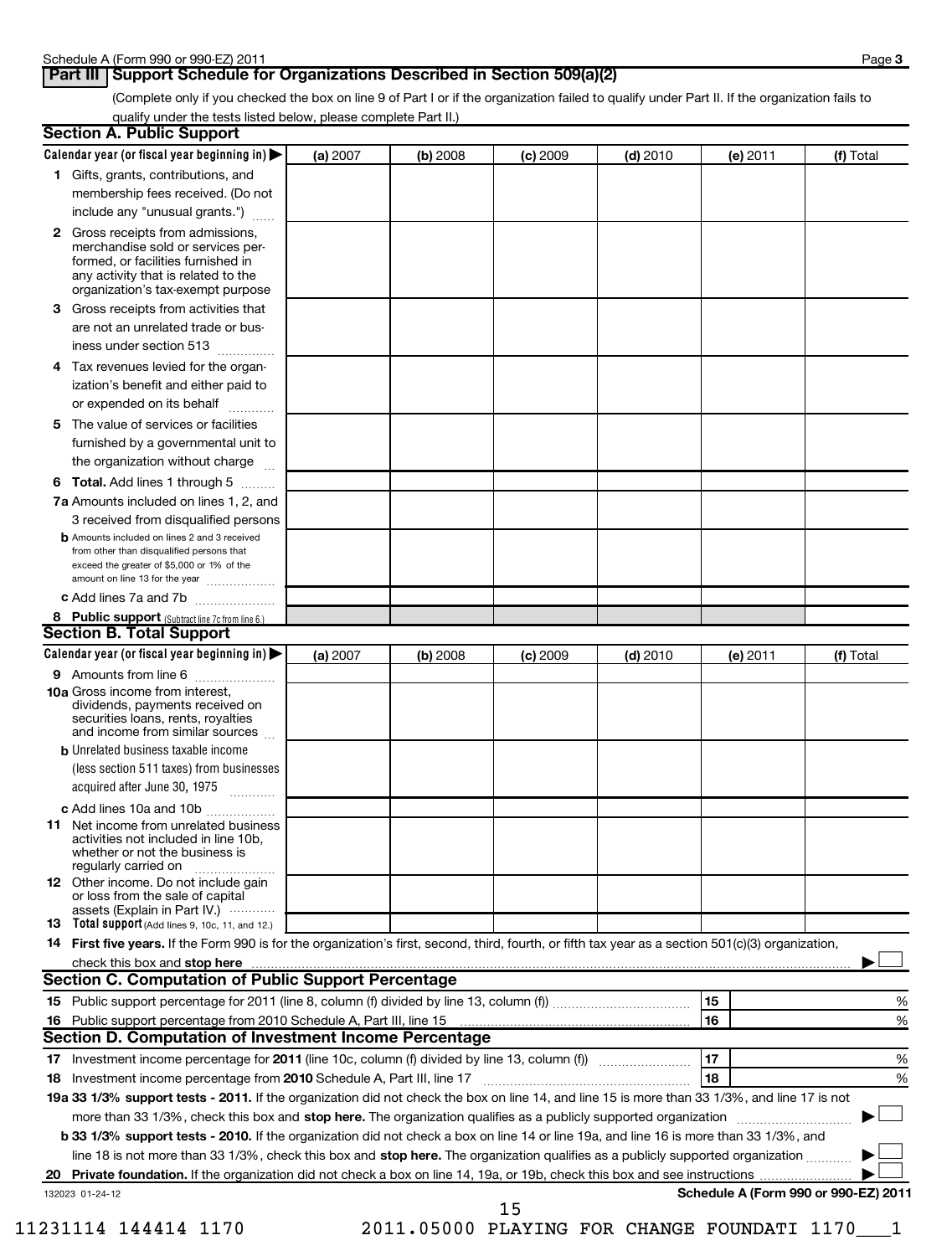| <b>SCHEDULE F</b> |  |
|-------------------|--|
| (Form 990)        |  |

Department of the Treasury Internal Revenue Service

# **Statement of Activities Outside the United States**

**| Complete if the organization answered "Yes" to Form 990,**

**Part IV, line 14b, 15, or 16. Conserved Bart IV, Ince 14b, 15, or 16. Conserved Bart IV, 15 See separate instructions. Conserved Bart III Conserved Bart III Conserved Bart II Conserved Bart II Conserved Bart** 

| OMB No. 1545-0047     |
|-----------------------|
|                       |
|                       |
| <b>Open to Public</b> |
| Inspection            |

|        | Name of the organization         |               |                            |                                                                                                                                         |                       | <b>Employer identification number</b>             |                         |
|--------|----------------------------------|---------------|----------------------------|-----------------------------------------------------------------------------------------------------------------------------------------|-----------------------|---------------------------------------------------|-------------------------|
|        | PLAYING FOR CHANGE FOUNDATION    |               |                            |                                                                                                                                         |                       | $20 - 8568061$                                    |                         |
| Part I |                                  |               |                            | General Information on Activities Outside the United States. Complete if the organization answered "Yes"                                |                       |                                                   |                         |
|        | to Form 990, Part IV, line 14b.  |               |                            |                                                                                                                                         |                       |                                                   |                         |
| 1      |                                  |               |                            | For grantmakers. Does the organization maintain records to substantiate the amount of its grants and other assistance,                  |                       |                                                   |                         |
|        |                                  |               |                            | the grantees' eligibility for the grants or assistance, and the selection criteria used to award the grants or assistance?              |                       | $\boxed{\text{X}}$ Yes                            | <b>No</b>               |
|        |                                  |               |                            |                                                                                                                                         |                       |                                                   |                         |
| 2      |                                  |               |                            | For grantmakers. Describe in Part V the organization's procedures for monitoring the use of its grants and other assistance outside the |                       |                                                   |                         |
|        | United States.                   |               |                            |                                                                                                                                         |                       |                                                   |                         |
| з      |                                  |               |                            | Activities per Region. (The following Part I, line 3 table can be duplicated if additional space is needed.)                            |                       |                                                   |                         |
|        | (a) Region                       | (b) Number of | (c) Number of              | (d) Activities conducted in region                                                                                                      |                       | (e) If activity listed in (d)                     | (f) Total               |
|        |                                  | offices       | employees,<br>agents, and  | (by type) (e.g., fundraising, program                                                                                                   |                       | is a program service,                             | expenditures<br>for and |
|        |                                  | in the region | independent<br>contractors | services, investments, grants to<br>recipients located in the region)                                                                   |                       | describe specific type<br>of service(s) in region | investments             |
|        |                                  |               | in region                  |                                                                                                                                         |                       |                                                   | in region               |
|        |                                  |               |                            |                                                                                                                                         | MUSIC & DANCE SCHOOLS |                                                   |                         |
|        |                                  |               |                            |                                                                                                                                         |                       | AND CULTURAL PROGRAMS:                            |                         |
|        |                                  |               |                            |                                                                                                                                         |                       | CONSTRUCTION OF SCHOOLS,                          |                         |
|        | SUB-SAHARAN AFRICA               | 0             | 24                         | PROGRAM SERVICES                                                                                                                        | SUPPLIES OF MUSICAL   | MUSIC PROGRAM: SUPPLIES                           | 172,276.                |
|        |                                  |               |                            |                                                                                                                                         |                       | OF MUSICAL INSTRUMENTS                            |                         |
|        |                                  |               |                            |                                                                                                                                         | AND OTHER ITEMS,      |                                                   |                         |
|        | SOUTH ASIA                       | 0             | 33                         | PROGRAM SERVICES                                                                                                                        |                       | COMPENSATION TO TEACHERS                          | 19,204.                 |
|        |                                  |               |                            |                                                                                                                                         |                       |                                                   |                         |
|        |                                  |               |                            |                                                                                                                                         |                       |                                                   |                         |
|        |                                  |               |                            |                                                                                                                                         |                       |                                                   |                         |
|        |                                  |               |                            |                                                                                                                                         |                       |                                                   |                         |
|        |                                  |               |                            |                                                                                                                                         |                       |                                                   |                         |
|        |                                  |               |                            |                                                                                                                                         |                       |                                                   |                         |
|        |                                  |               |                            |                                                                                                                                         |                       |                                                   |                         |
|        |                                  |               |                            |                                                                                                                                         |                       |                                                   |                         |
|        |                                  |               |                            |                                                                                                                                         |                       |                                                   |                         |
|        |                                  |               |                            |                                                                                                                                         |                       |                                                   |                         |
|        |                                  |               |                            |                                                                                                                                         |                       |                                                   |                         |
|        |                                  |               |                            |                                                                                                                                         |                       |                                                   |                         |
|        |                                  |               |                            |                                                                                                                                         |                       |                                                   |                         |
|        |                                  |               |                            |                                                                                                                                         |                       |                                                   |                         |
|        |                                  |               |                            |                                                                                                                                         |                       |                                                   |                         |
|        |                                  |               |                            |                                                                                                                                         |                       |                                                   |                         |
|        |                                  |               |                            |                                                                                                                                         |                       |                                                   |                         |
|        |                                  |               |                            |                                                                                                                                         |                       |                                                   |                         |
|        |                                  |               |                            |                                                                                                                                         |                       |                                                   |                         |
|        |                                  |               |                            |                                                                                                                                         |                       |                                                   |                         |
|        |                                  |               |                            |                                                                                                                                         |                       |                                                   |                         |
|        |                                  |               |                            |                                                                                                                                         |                       |                                                   |                         |
|        |                                  |               |                            |                                                                                                                                         |                       |                                                   |                         |
|        | <b>3 a</b> Sub-total             | 0             | 57                         |                                                                                                                                         |                       |                                                   | 191,480.                |
|        | <b>b</b> Total from continuation |               |                            |                                                                                                                                         |                       |                                                   |                         |
|        | sheets to Part I                 | 0             | 0                          |                                                                                                                                         |                       |                                                   | $\mathbf{0}$ .          |
|        | c Totals (add lines 3a           |               |                            |                                                                                                                                         |                       |                                                   |                         |
|        | and 3b)                          | 0             | 57                         |                                                                                                                                         |                       |                                                   | 191,480.                |

**For Paperwork Reduction Act Notice, see the Instructions for Form 990. Schedule F (Form 990) 2011** LHA SEE PART V FOR COLUMN (E) DESCRIPTIONS

132071 01-23-12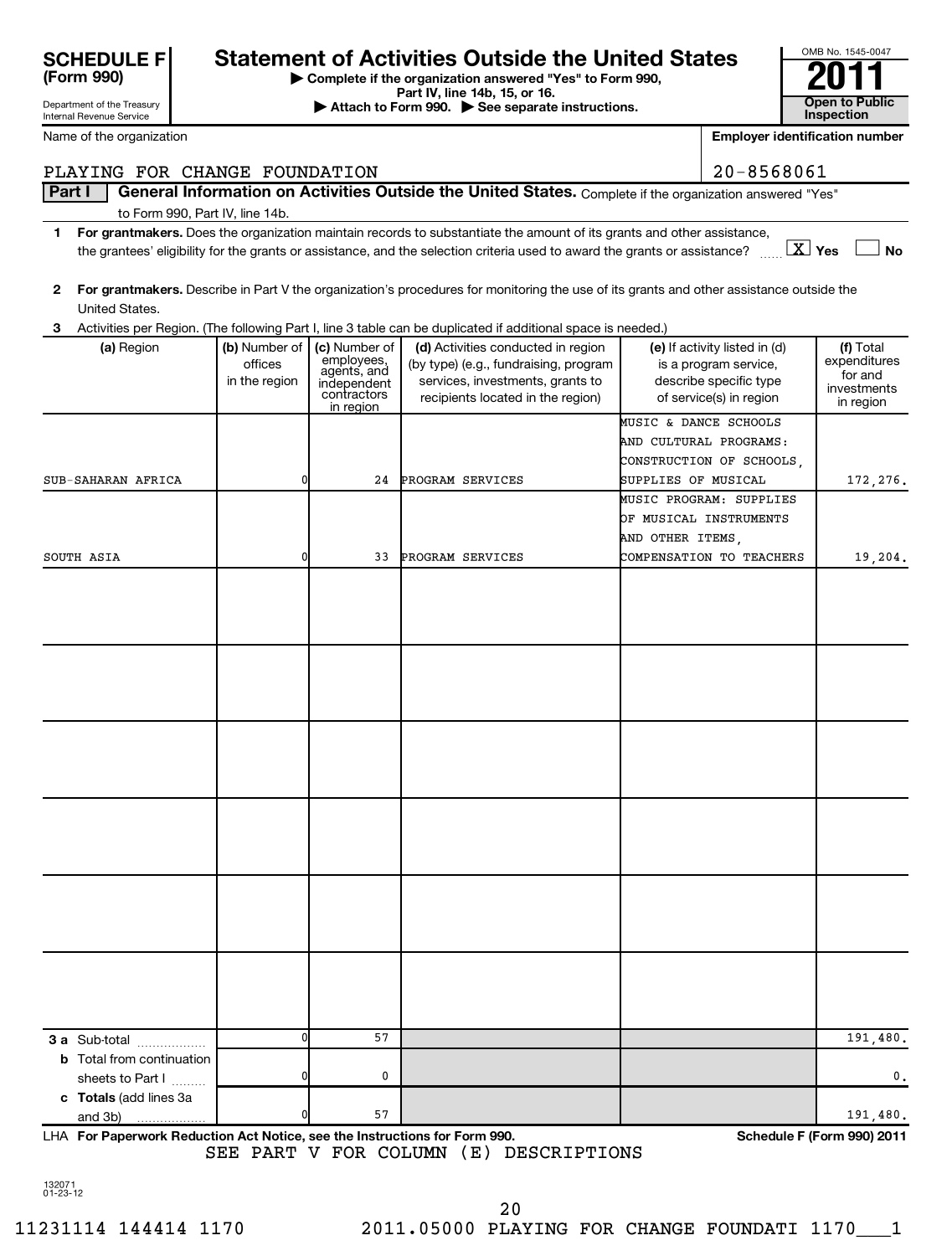**2** Enter total number of recipient organizations listed above that are recognized as charities by the foreign country, recognized as tax-exempt by the IRS, or for which the grantee or counsel has provided a section 501(c)(3) equivalency letter ~~~~~~~~~~~~~~~~~~~~~~~ |

21

**3** Enter total number of other organizations or entities |

**Schedule F (Form 990) 2011**

| Schedule F (Form 990) 2011 |                                                          |            | PLAYING FOR CHANGE FOUNDATION                                                                                                                                          |                             | 20-8568061                         |                                         |                                              | Page 2                                                      |
|----------------------------|----------------------------------------------------------|------------|------------------------------------------------------------------------------------------------------------------------------------------------------------------------|-----------------------------|------------------------------------|-----------------------------------------|----------------------------------------------|-------------------------------------------------------------|
| Part II                    |                                                          |            | Grants and Other Assistance to Organizations or Entities Outside the United States. Complete if the organization answered "Yes" to Form 990, Part IV, line 15, for any |                             |                                    |                                         |                                              |                                                             |
|                            |                                                          |            | recipient who received more than \$5,000. Check this box if no one recipient received more than \$5,000                                                                |                             |                                    |                                         |                                              |                                                             |
|                            | Part II can be duplicated if additional space is needed. |            |                                                                                                                                                                        |                             |                                    |                                         |                                              |                                                             |
| (a) Name of organization   | (b) IRS code section<br>and EIN (if applicable)          | (c) Region | (d) Purpose of<br>grant                                                                                                                                                | (e) Amount<br>of cash grant | (f) Manner of<br>cash disbursement | (g) Amount of<br>non-cash<br>assistance | (h) Description<br>of non-cash<br>assistance | (i) Method of<br>valuation (book, FMV,<br>appraisal, other) |
|                            |                                                          |            |                                                                                                                                                                        |                             |                                    |                                         |                                              |                                                             |
|                            |                                                          |            |                                                                                                                                                                        |                             |                                    |                                         |                                              |                                                             |
|                            |                                                          |            |                                                                                                                                                                        |                             |                                    |                                         |                                              |                                                             |
|                            |                                                          |            |                                                                                                                                                                        |                             |                                    |                                         |                                              |                                                             |
|                            |                                                          |            |                                                                                                                                                                        |                             |                                    |                                         |                                              |                                                             |
|                            |                                                          |            |                                                                                                                                                                        |                             |                                    |                                         |                                              |                                                             |
|                            |                                                          |            |                                                                                                                                                                        |                             |                                    |                                         |                                              |                                                             |
|                            |                                                          |            |                                                                                                                                                                        |                             |                                    |                                         |                                              |                                                             |
|                            |                                                          |            |                                                                                                                                                                        |                             |                                    |                                         |                                              |                                                             |
|                            |                                                          |            |                                                                                                                                                                        |                             |                                    |                                         |                                              |                                                             |

**2**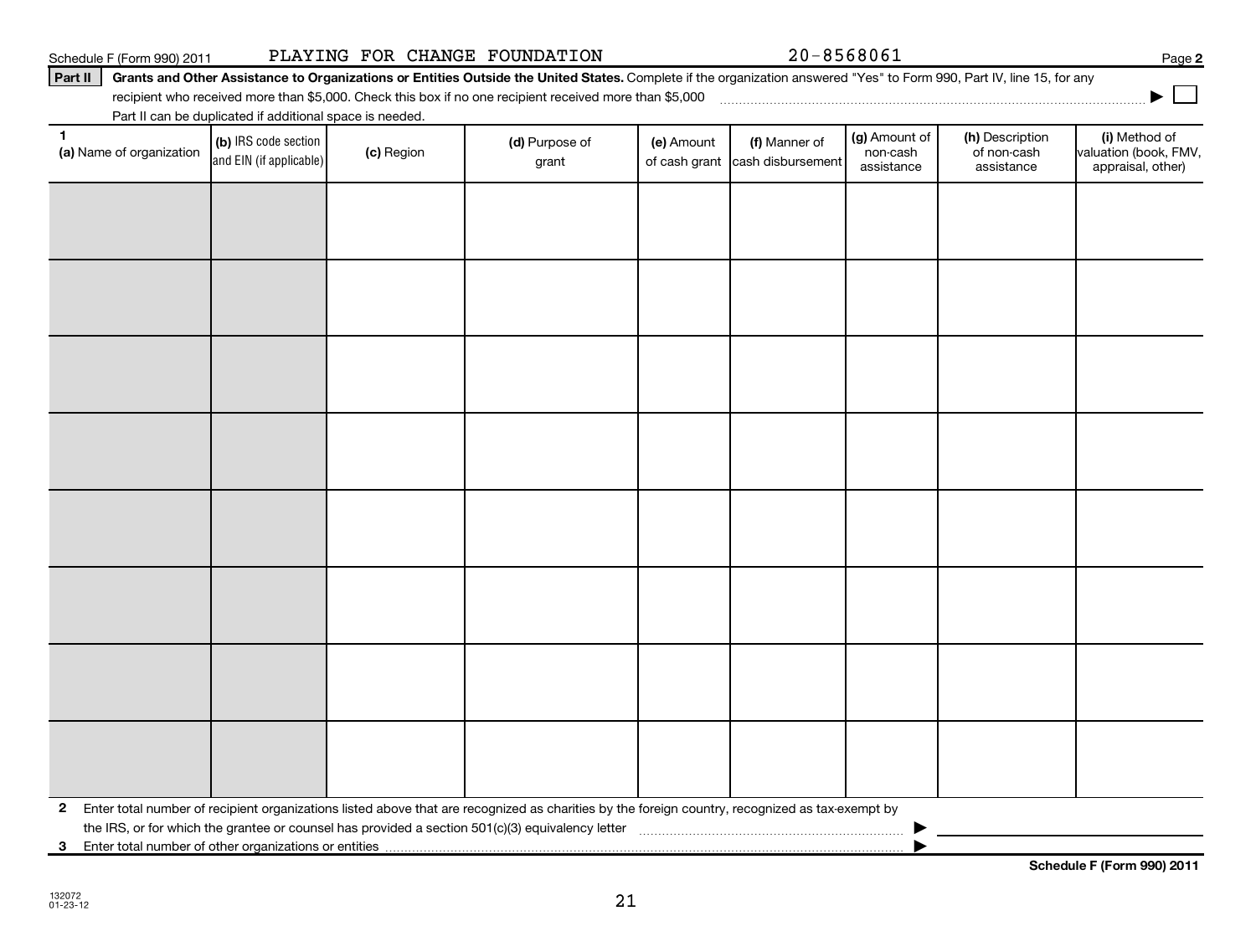**Schedule F (Form 990) 2011**

# Schedule F (Form 990) 2011 PLAYING FOR CHANGE FOUNDATION 20-8568061

#### Part III Grants and Other Assistance to Individuals Outside the United States. Complete if the organization answered "Yes" to Form 990, Part IV, line 16.

Part III can be duplicated if additional space is needed.

| Part in can be duplicated if additional space is needed. |            |                                                      |                                    |                                         |                                           |                                                                |
|----------------------------------------------------------|------------|------------------------------------------------------|------------------------------------|-----------------------------------------|-------------------------------------------|----------------------------------------------------------------|
| (a) Type of grant or assistance                          | (b) Region | (c) Number of (d) Amount of<br>recipients cash grant | (e) Manner of<br>cash disbursement | (f) Amount of<br>non-cash<br>assistance | (g) Description of<br>non-cash assistance | (h) Method of<br>valuation<br>(book, FMV,<br>appraisal, other) |
|                                                          |            |                                                      |                                    |                                         |                                           |                                                                |
|                                                          |            |                                                      |                                    |                                         |                                           |                                                                |
|                                                          |            |                                                      |                                    |                                         |                                           |                                                                |
|                                                          |            |                                                      |                                    |                                         |                                           |                                                                |
|                                                          |            |                                                      |                                    |                                         |                                           |                                                                |
|                                                          |            |                                                      |                                    |                                         |                                           |                                                                |
|                                                          |            |                                                      |                                    |                                         |                                           |                                                                |
|                                                          |            |                                                      |                                    |                                         |                                           |                                                                |
|                                                          |            |                                                      |                                    |                                         |                                           |                                                                |
|                                                          |            |                                                      |                                    |                                         |                                           |                                                                |
|                                                          |            |                                                      |                                    |                                         |                                           |                                                                |
|                                                          |            |                                                      |                                    |                                         |                                           |                                                                |
|                                                          |            |                                                      |                                    |                                         |                                           |                                                                |
|                                                          |            |                                                      |                                    |                                         |                                           |                                                                |
|                                                          |            |                                                      |                                    |                                         |                                           |                                                                |
|                                                          |            |                                                      |                                    |                                         |                                           |                                                                |
|                                                          |            |                                                      |                                    |                                         |                                           |                                                                |
|                                                          |            |                                                      |                                    |                                         |                                           |                                                                |

22

**3**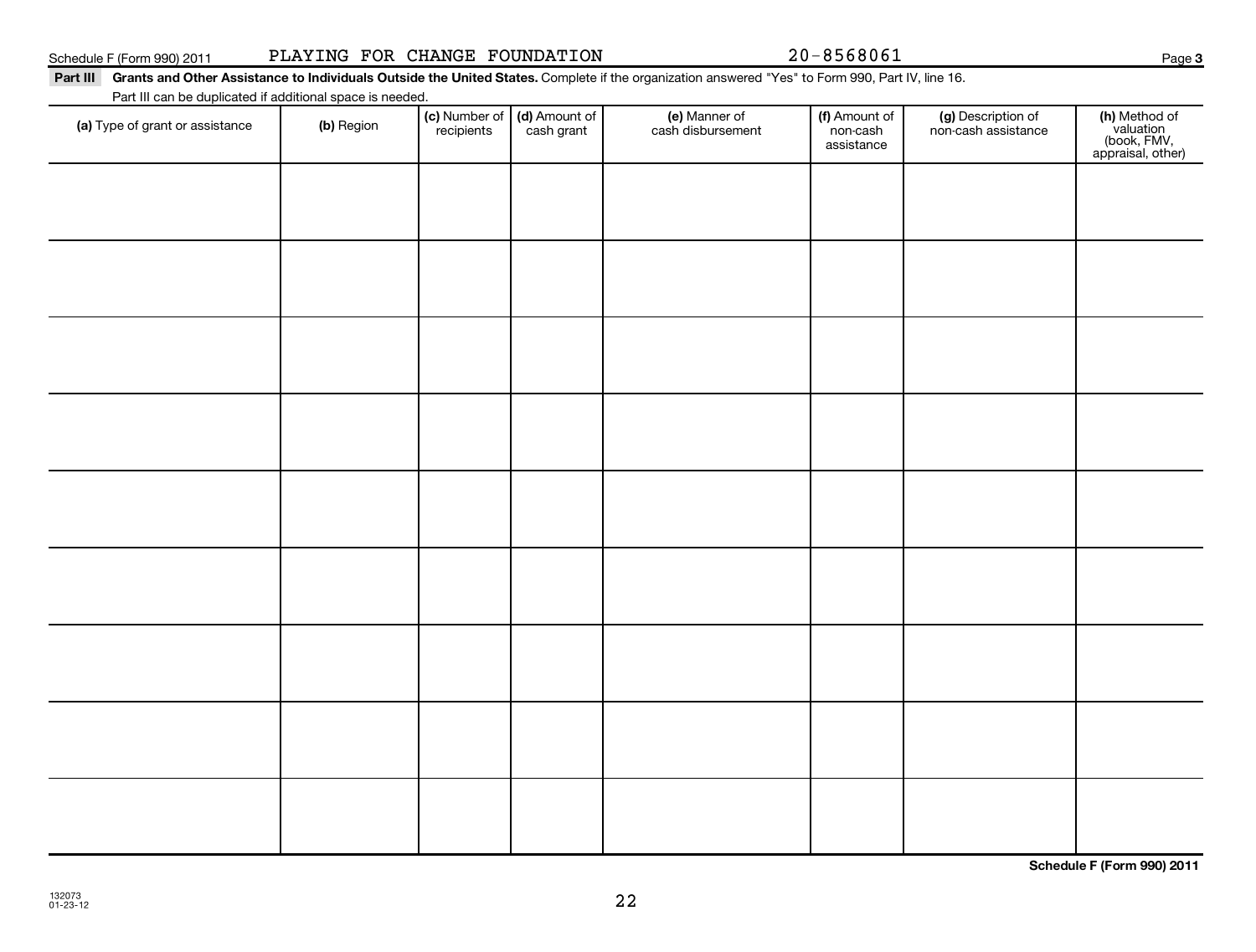# Schedule F (Form 990) 2011 PLAYING FOR CHANGE FOUNDATION  $20-8568061$  Page **Part IV Foreign Forms**

| 1            | Was the organization a U.S. transferor of property to a foreign corporation during the tax year? If "Yes," the<br>organization may be required to file Form 926, Return by a U.S. Transferor of Property to a Foreign<br>Corporation (see Instructions for Form 926) [11] Corporation (2010] Corporation (300 Instruction (300 Instructions of Porm 926)        | Yes | $X _{N0}$         |
|--------------|-----------------------------------------------------------------------------------------------------------------------------------------------------------------------------------------------------------------------------------------------------------------------------------------------------------------------------------------------------------------|-----|-------------------|
| $\mathbf{2}$ | Did the organization have an interest in a foreign trust during the tax year? If "Yes," the organization<br>may be required to file Form 3520, Annual Return to Report Transactions with Foreign Trusts and<br>Receipt of Certain Foreign Gifts, and/or Form 3520-A, Annual Information Return of Foreign Trust With                                            | Yes | $X _{N0}$         |
| 3            | Did the organization have an ownership interest in a foreign corporation during the tax year? If "Yes,"<br>the organization may be required to file Form 5471, Information Return of U.S. Persons With Respect To                                                                                                                                               | Yes | $\overline{X}$ No |
| 4            | Was the organization a direct or indirect shareholder of a passive foreign investment company or a<br>qualified electing fund during the tax year? If "Yes," the organization may be required to file Form 8621,<br>Information Return by a Shareholder of a Passive Foreign Investment Company or Qualified Electing Fund.<br>(see Instructions for Form 8621) | Yes | $X _{\text{No}}$  |
| 5            | Did the organization have an ownership interest in a foreign partnership during the tax year? If "Yes,"<br>the organization may be required to file Form 8865, Return of U.S. Persons With Respect To Certain                                                                                                                                                   | Yes | $X _{N0}$         |
| 6            | Did the organization have any operations in or related to any boycotting countries during the tax year? If<br>"Yes," the organization may be required to file Form 5713, International Boycott Report (see Instructions<br>for Form 5713)                                                                                                                       | Yes |                   |

**Schedule F (Form 990) 2011**

132074 01-23-12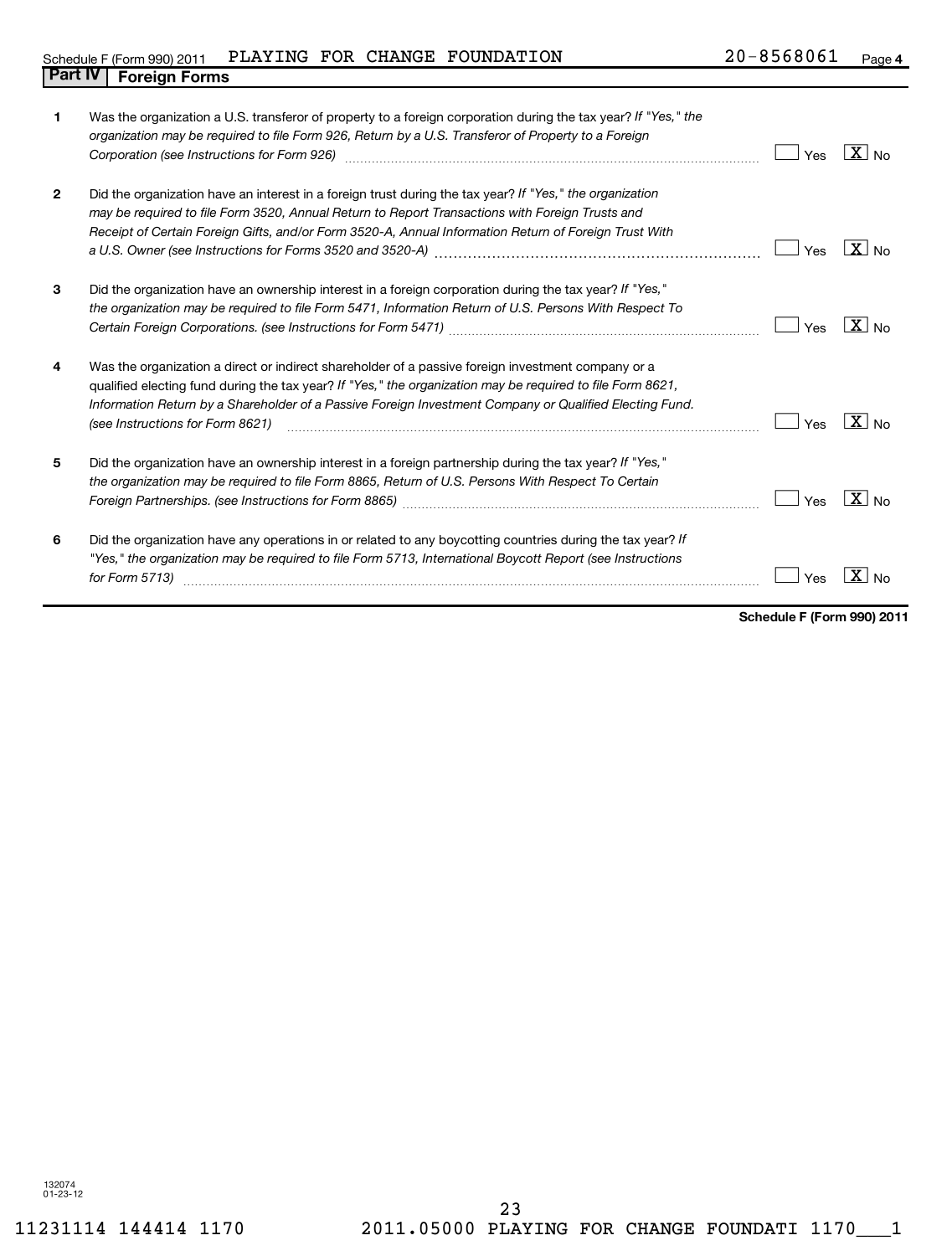| PLAYING FOR CHANGE FOUNDATION<br>Schedule F (Form 990) 2011                                                                                    | 20-8568061<br>Page 5 |  |
|------------------------------------------------------------------------------------------------------------------------------------------------|----------------------|--|
| Part V<br><b>Supplemental Information</b>                                                                                                      |                      |  |
| Complete this part to provide the information required by Part I, line 2 (monitoring of funds); Part I, line 3, column (f) (accounting method; |                      |  |
| amounts of investments vs. expenditures per region); Part II, line 1 (accounting method); Part III (accounting method); and Part III, column   |                      |  |
| (c) (estimated number of recipients), as applicable. Also complete this part to provide any additional information.                            |                      |  |
| SCHEDULE F, PART I, LINE 2: THE PLAYING FOR CHANGE FOUNDATION ESTABLISHES                                                                      |                      |  |
| A BUDGET WITH OUR PARTNERS IN COUNTRY FOR THE CONSTRUCTION, SUPPORT AND                                                                        |                      |  |
| OPERATIONS OF THE MUSIC SCHOOL/PROGRAM. PFCF<br><b>OBTAINS THE</b>                                                                             | NECESSARY            |  |
| RECORDS AND WIRES THE APPROPRIATE<br>FUNDS<br>RELATED<br>TO<br>THE                                                                             | <b>BUDGET AND</b>    |  |
| THE EXPENDITURES ARE ALLOCATED FOR<br>SUPPORTING DOCUMENTATION.                                                                                |                      |  |
| CONSTRUCTION, OPERATIONAL COSTS (E.G. UTILITY, TRANSPORT, ETC),                                                                                |                      |  |
| COMPENSATION TO TEACHERS<br>ADMINISTRATORS AND CERTAIN KEY PROGRAM                                                                             |                      |  |
| COORDINATORS AS WELL AS<br>NECESSARY TRAVEL<br>EXPENSES. ALL WIRES CLEARLY                                                                     |                      |  |
| AMOUNT AND<br>DIRECTLY RELATED<br>EXPENDITURE.<br>INDICATE<br>THE                                                                              | ALL DOCUMENTS ARE    |  |
| FILE AT<br>THE<br>PFCF'S<br>OFFICE<br>ON.<br>UNITED<br><b>STATES</b><br>IN LOS ANGELES.<br>KEPT                                                |                      |  |
|                                                                                                                                                |                      |  |
|                                                                                                                                                |                      |  |

SCHEDULE F, PART I, LINE 3: PFCF PROGRAM DIRECTOR AND IN-COUNTRY PROGRAM COORDINATORS MAINTAIN CONSISTENT COMMUNICATION VIA SKYPE AND PHONE. PFCF RECEIVES REGULAR UPDATES, INCLUDING PICTURES, VIDEO, BLOGS, SCHEDULES, UPDATES FROM THE FIELD, AS WELL AS VIDEO OF CLASSES TAKING PLACE, COMMUNICATION WITH STUDENTS, ETC. PFCF PROGRAM COORDINATOR AND/OR DIRECTOR AND ANY NECESSARY STAFF MAKE AT MINIMUM AN ANNUAL VISIT TO ALL PROGRAMS. PFCF HAS BEEN ON THE GROUND PRIOR TO ALL BUILDING CONSTRUCTION AND IMPLANTATION OF THE CURRENT MUSIC PROGRAMS IN PLACE. PFCF WORKS WITH THE COMMUNITY, ELDERS/APPROPRIATE GOVERNMENT MEMBERS AND ESPECIALLY THE PARTNERS AND MUSICIANS TO ESTABLISH THE GOALS, PRIORITIES AND IMPLEMENTATION OF THE MUSIC SCHOOL/PROGRAM.

132075 01-23-12 PART I, LINE 3, COLUMN (E): REGION: SUB-SAHARAN AFRICA (E) SPECIFIC TYPES OF SERVICES IN REGION: MUSIC & DANCE SCHOOLS AND CULTURAL PROGRAMS: CONSTRUCTION OF SCHOOLS, SUPPLIES OF MUSICAL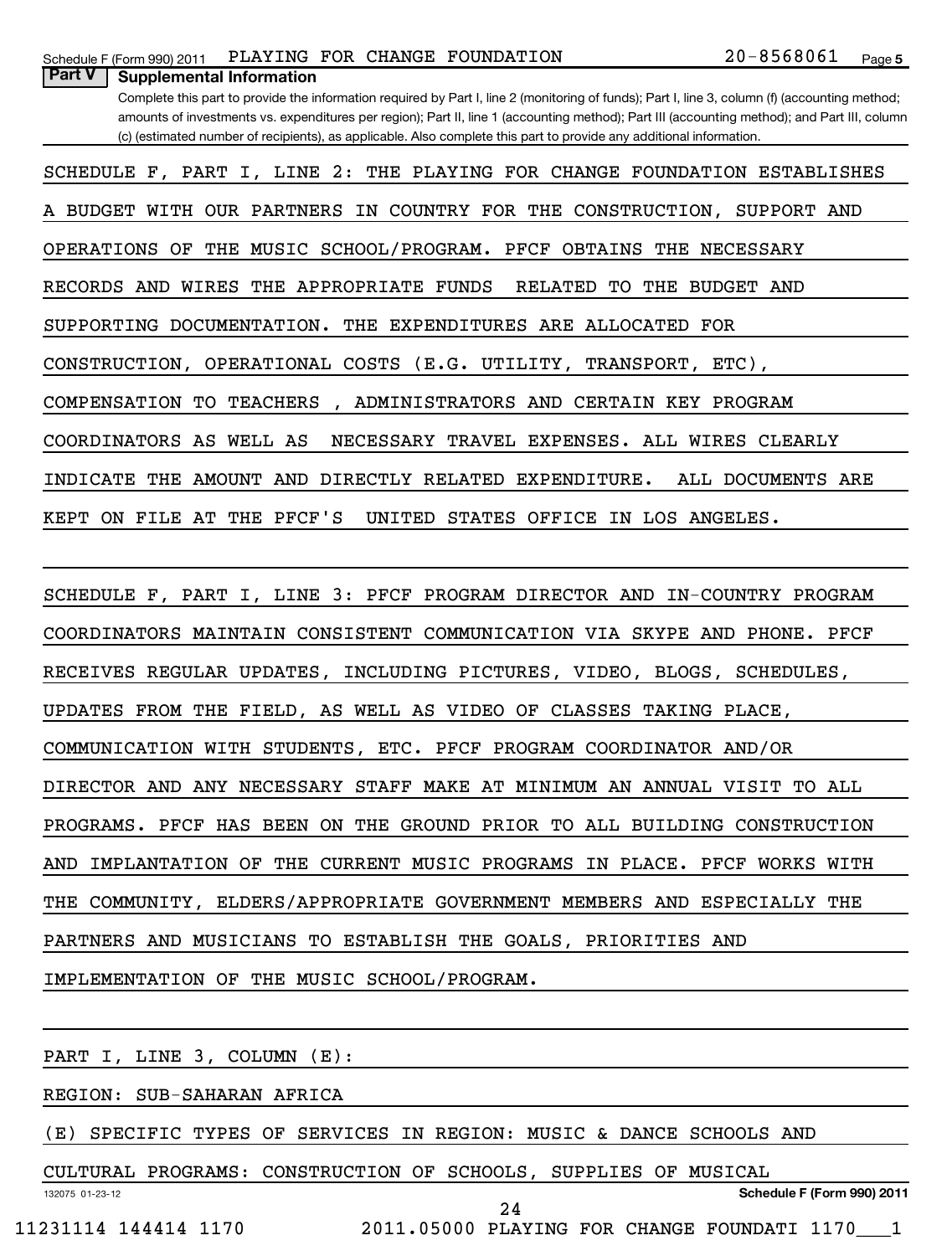### Schedule F (Form 990) 2011 PLAYING FOR CHANGE FOUNDATION  $20-8568061$  Page

Complete this part to provide the information required by Part I, line 2 (monitoring of funds); Part I, line 3, column (f) (accounting method; amounts of investments vs. expenditures per region); Part II, line 1 (accounting method); Part III (accounting method); and Part III, column (c) (estimated number of recipients), as applicable. Also complete this part to provide any additional information.

## INSTRUMENTS AND OTHER SCHOOL SUPPLIES, COMPENSATION TO TEACHERS AND

#### ADMINISTRATORS.

REGION: SOUTH ASIA

**Part V Supplemental Information**

(E) SPECIFIC TYPES OF SERVICES IN REGION: MUSIC PROGRAM: SUPPLIES OF

MUSICAL INSTRUMENTS AND OTHER ITEMS, COMPENSATION TO TEACHERS AND

#### ADMINISTRATORS.

132075 01-23-12

**Schedule F (Form 990) 2011** 11231114 144414 1170 2011.05000 PLAYING FOR CHANGE FOUNDATI 1170\_\_\_1 25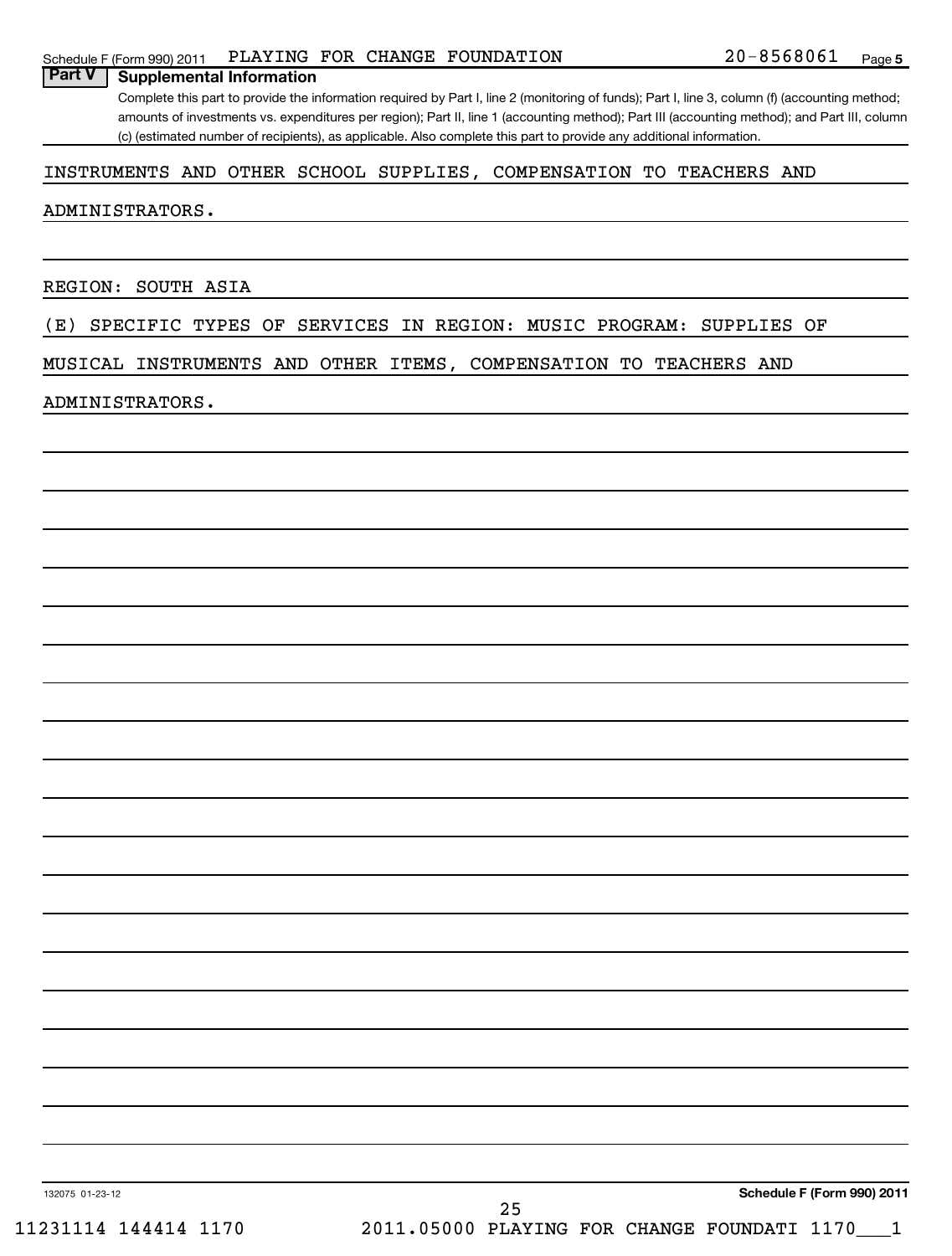Department of the Treasury Internal Revenue Service

**(Form 990 or 990-EZ) Complete to provide information for responses to specific questions on Form 990 or 990-EZ or to provide any additional information. | Attach to Form 990 or 990-EZ. Open to Public** SCHEDULE O **Supplemental Information to Form 990 or 990-EZ**<br> **Supplemental Information for responses to specific questions on**<br>
Form 990 or 990-EZ or to provide any additional information.

OMB No. 1545-0047 **Inspection**

Name of the organization

PLAYING FOR CHANGE FOUNDATION | 20-8568061

**Employer identification number**

FORM 990, PART III, LINE 4B, PROGRAM SERVICE ACCOMPLISHMENTS:

TO THE REGIONS WHERE OUR OTHER PROGRAMS ARE AND IS FOCUSED ON PLAYING

MUSIC WITH A GRASSROOTS MENTALITY.

FORM 990, PART VI, SECTION A, LINE 2: MARK JOHNSON AND GREG JOHNSON HAVE

A FAMILY RELATIONSHIP. HEATHER BACON AND DAVE BACON HAVE A FAMILY

RELATIONSHIP. JOEL GOULDER AND JEREMY GOULDER HAVE A FAMILY RELATIONSHIP.

FORM 990, PART VI, SECTION B, LINE 11: THE FORM 990 IS SENT VIA EMAIL TO THE FINANCE COMMITTEE FOR REVIEW AND SUBSEQUENTLY TO THE EXECUTIVE COMMITTEE FOR THEIR REVIEW AND APPROVAL. A COPY OF THE FORM 990 WILL BE FORWARDED TO THE ENTIRE BOARD OF DIRECTORS BEFORE FILING WITH THE IRS.

FORM 990, PART VI, SECTION B, LINE 12C: THE CONFLICT OF INTEREST POLICY IS MONITORED BY ALL BOARD MEMBERS HAVING REVIEWED AND SIGNED THE POLICY. IN THE EVENT AN INTERESTED PARTY BECOMES AWARE OF A POTENTIAL CONFLICT OF INTEREST, THE BOARD IS NOTIFIED. IF THERE IS UNCERTAINTY, THE BOARD PRESIDENT CONSULTS WITH LEGAL COUNSEL AND CONVEYS THE RECOMMENDATION TO THE BOARD. PROCEDURES ARE IN PLACE TO ADDRESS THE CONFLICT OF INTEREST INCLUDING FACTS, QUESTIONS, THE INTERESTED PARTY RECUSES HIMSELF OR HERSELF FROM THE BOARD'S DELIBERATIONS ON THE MATTER. THE INTERESTED PARTY WILL ABSTAIN FROM VOTING ON THE MATTER AND WILL NOT BE PRESENT DURING VOTING. THERE ARE ALSO PROCEDURES IN PLACE TO ADDRESS IF THE BOARD OR COMMITTEE HAS REASONABLE CAUSE TO BELIEVE A POTENTIAL INTERESTED PARTY HAS FAILED TO DISCLOSE ACTUAL OR POSSIBLE CONFLICT OF INTEREST.

132211 01-23-12 LHA For Paperwork Reduction Act Notice, see the Instructions for Form 990 or 990-EZ. Schedule O (Form 990 or 990-EZ) (2011) 26